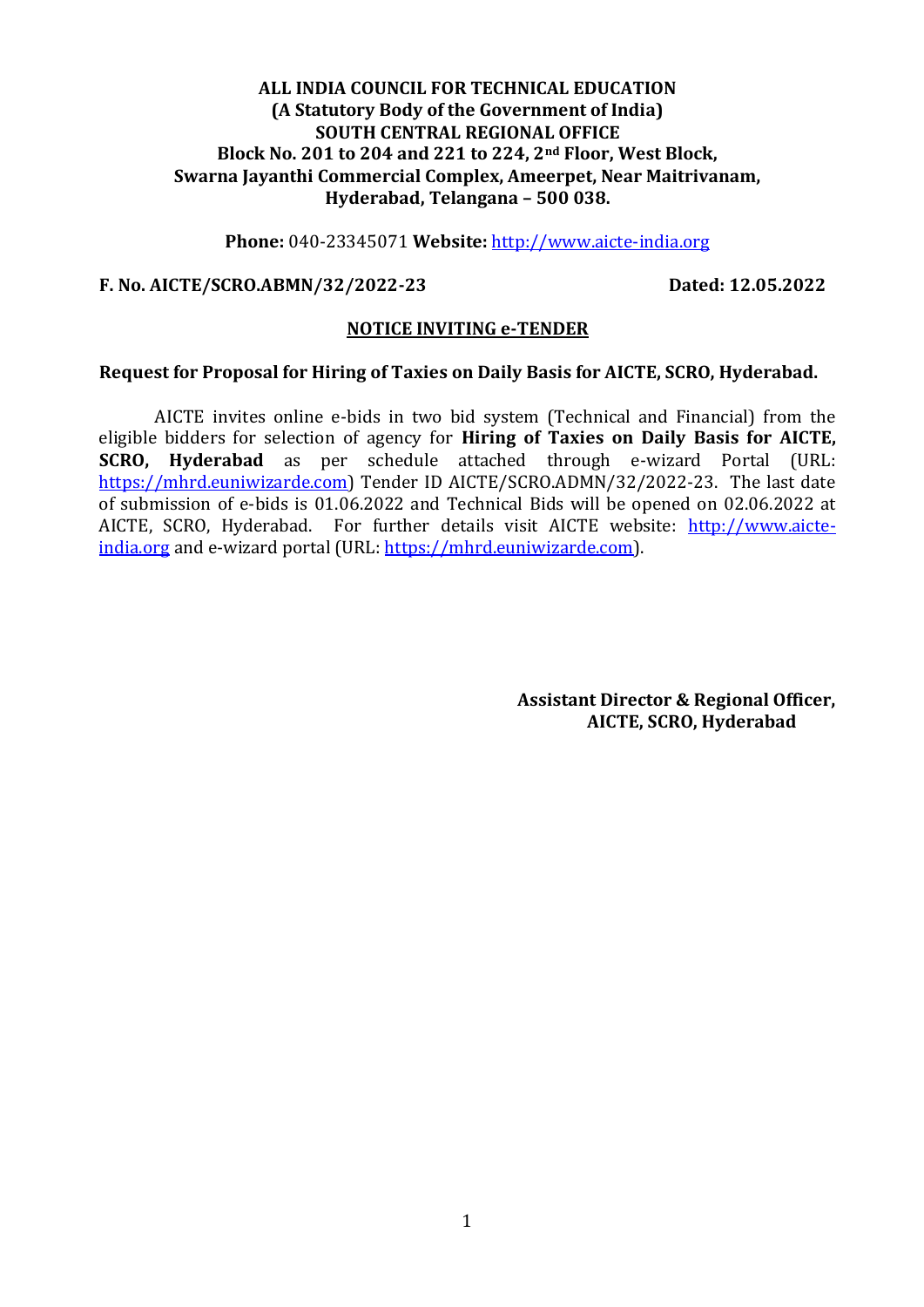

# **Notice Inviting e-Tender for Hiring of Taxies on Daily, basis and pick and drop from Airport, Railway Station for AICTE, SCRO, Hyderabad in the States of Telangana and Andhra Pradesh.**

All India Council for Technical Education (AICTE), SCRO, Hyderabad invites online e-Tender under two bids system from reputed transporters who fulfill the norms prescribed by the Government of Telangana and Andhra Pradesh, Department of Transport for empanelment of hiring of taxi services (AC-Commercial Vehicles Only) on daily basis **as per schedule attached** to be used by Officials/Experts/Guests etc., of AICTE for a period of one year through **e-tendering system.** The bids may be uploaded online on e-wizard portal (URL: [https://mhrd.euniwizarde.com\)](https://mhrd.euniwizarde.com/).

| Sl. No. | Name of the<br>tender                                                                                                                                       | <b>Estimated</b><br>cost of the<br>work | Date of<br>release of<br>tender<br>through e-<br>procurement<br>system | Last date &<br>time for<br>submission<br>of online e-<br>tender | <b>Earnest</b><br><b>Money</b><br><b>Deposit</b><br>required | Time &<br>Date for<br>online<br>opening<br>of tender |
|---------|-------------------------------------------------------------------------------------------------------------------------------------------------------------|-----------------------------------------|------------------------------------------------------------------------|-----------------------------------------------------------------|--------------------------------------------------------------|------------------------------------------------------|
|         | <b>Hiring of Taxies</b><br>on Daily basis and<br>pick and drop<br>from Airport,<br><b>Railway Station</b><br>for AICTE, SCRO,<br>Hyderabad for<br>one year. | 7.50 Lakhs                              | $12th$ May<br>2022                                                     | 01st JUNE<br>2022                                               | $15,000/-$                                                   | $02nd$ June<br>2022                                  |

### The schedule of e-tender is as under:

The tender document can also be downloaded from AICTE website i.e., [http://www.aicte-india.org](http://www.aicte-india.org/)

The Financial Bids will be opened only of those bidder firms who qualify in the technical bid criteria fixed by AICTE.

> **Assistant Director & Regional Officer, AICTE, SCRO, Hyderabad**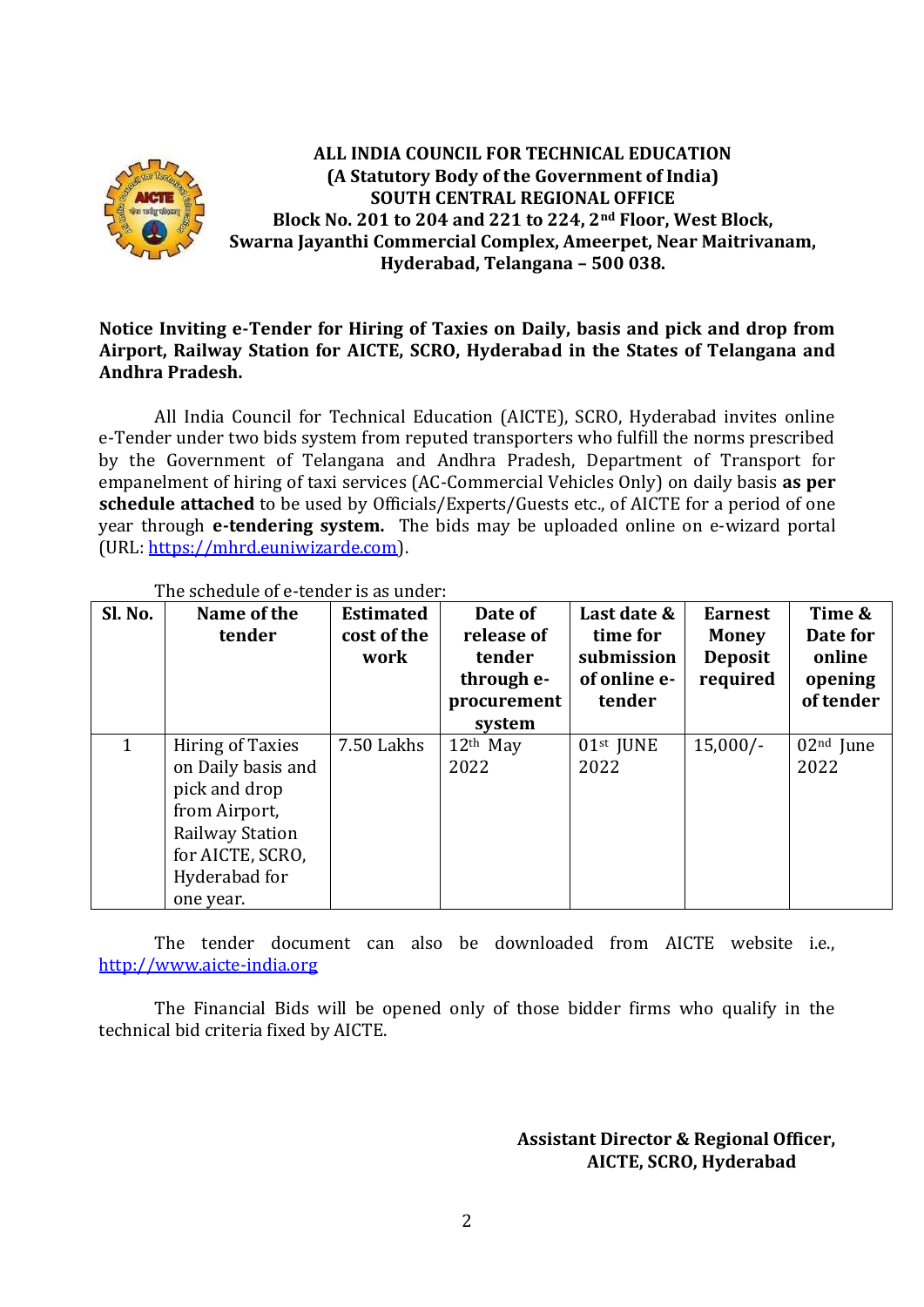

# **e-TENDER DOCUMENT FOR HIRING OF TAXIES**

## **Part - A**

# **TECHNICAL BID**

| e-Tender Reference Number/ e-Tender ID  | AICTE/SCRO/ADMN/32/2022-23                        |
|-----------------------------------------|---------------------------------------------------|
| Number                                  |                                                   |
| Date of release of e-tender             | $12th$ May 2022                                   |
| End Date of submission of e-tender      | 01st JUNE 2022                                    |
| Date of opening of Technical Bid        | $02nd$ June 2022                                  |
| e-Tender Cost (in Rs.)                  | Nil                                               |
| Name and Address of Tendering Authority | <b>Assistant Director &amp; Regional Officer,</b> |
|                                         | <b>AICTE</b>                                      |
|                                         | <b>SOUTH CENTRAL REGIONAL OFFICE,</b>             |
|                                         | Block no.201 to 204 and 221 to 224, 2ndFloor,     |
|                                         | West Block, Swarna Jayanthi Commercial            |
|                                         | Complex, Ameerpet, Near Maitrivanam,              |
|                                         | Hyderabad, Telangana-500038                       |

Phone: 040-23345071

Website: [www.aicte-india.org](http://www.aicte-india.org/)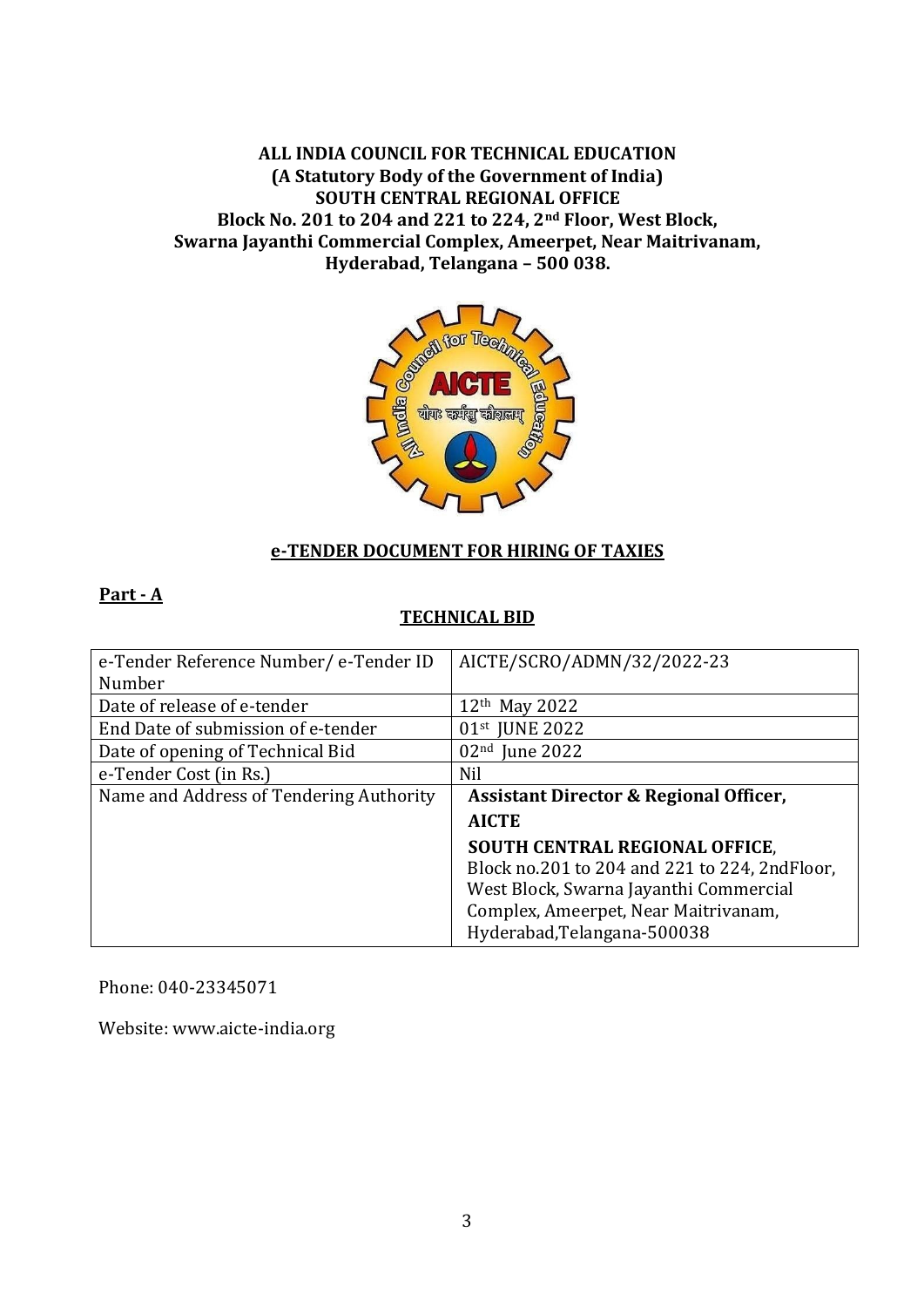

# **Notice Inviting e-Tender for Hiring of Taxies on Daily Basis for AICTE, SCRO, Hyd.**

All India Council for Technical Education (AICTE), SCRO, Hyderabad, invites online e-Tenders under Two Bids System in the prescribed Tender Document available on e-wizard portal (URL: [https://mhrd.euniwizard.com\)](https://mhrd.euniwizard.com/) for hiring of taxis from the eligible Tenderers meeting the eligibility criteria as stipulated in their Tender Document for a period of one year extendable mutually to such further periods not exceeding Twelve Months on the same terms & conditions on "as and when required basis", for the use of AICTE Officials/Guests/Experts for the States of Telangana and Andhra Pradesh.

- 1. The Tender document can be downloaded from e-wizard portal (URL: [https://mhrd.euniwizarde.com\)](https://mhrd.euniwizarde.com/). Besides, Tender document can also be seen at AICTE website [\(www.aicte-india.org\)](http://www.aicte-india.org/). Prospective tenderers who have not enrolled/registered with aforesaid portal shall have to enroll/register themselves before participating through the website e-wizard portal (URL: [https://mhrd.euniwizarde.com\)](https://mhrd.euniwizarde.com/).
- 2. EMD of Rs. 15,000/- has to be deposited along with the tender in the form of Demand Draft/Banker Cheque/Bank Guarantee/Fixed Deposit Receipt in favor of AICTE, SCRO, and payable at Hyderabad. The Bidder can also submit EMD online in AICTE, SCRO Account as per details given below:

| Name of the Account | A.   | AICTE Non Plan Fund Hyderabad |
|---------------------|------|-------------------------------|
| Account No.         |      | 65245944107                   |
| Name of the Bank    | di s | State Bank of India           |
| Name of the Branch  | di s | <b>Balkampet</b>              |
| IFS Code            |      | SBIN0003607                   |
|                     |      |                               |

The original EMD may be sent to the AICTE, SCRO, Block No. 201 to 204 & 221 to 224, Swarna Jayanthi Commercial Complex, Hyderabad – 500 038 on or before 02.06.2022 up to 15:00Hrs.

- 3. The last date and time for submission of the online Bids at e-wizard portal (URL: [https://mhrd.euniwizarde.com\)](https://mhrd.euniwizarde.com/) is 01.06.2022 and Technical bids will be opened on 02.06.2022 at AICTE, SCRO, Hyderabad.
- 4. AICTE reserves the right to accept or reject any or all Tenders and/or to cancel the Tender enquiry at any stage without assigning any reason/ notice what so ever.
- 5. Neither AICTE Nor e-wizard Portal shall be responsible for non-accessibility of e-procurement portal due to technical glitches or internet connectivity issues at Tenderers end.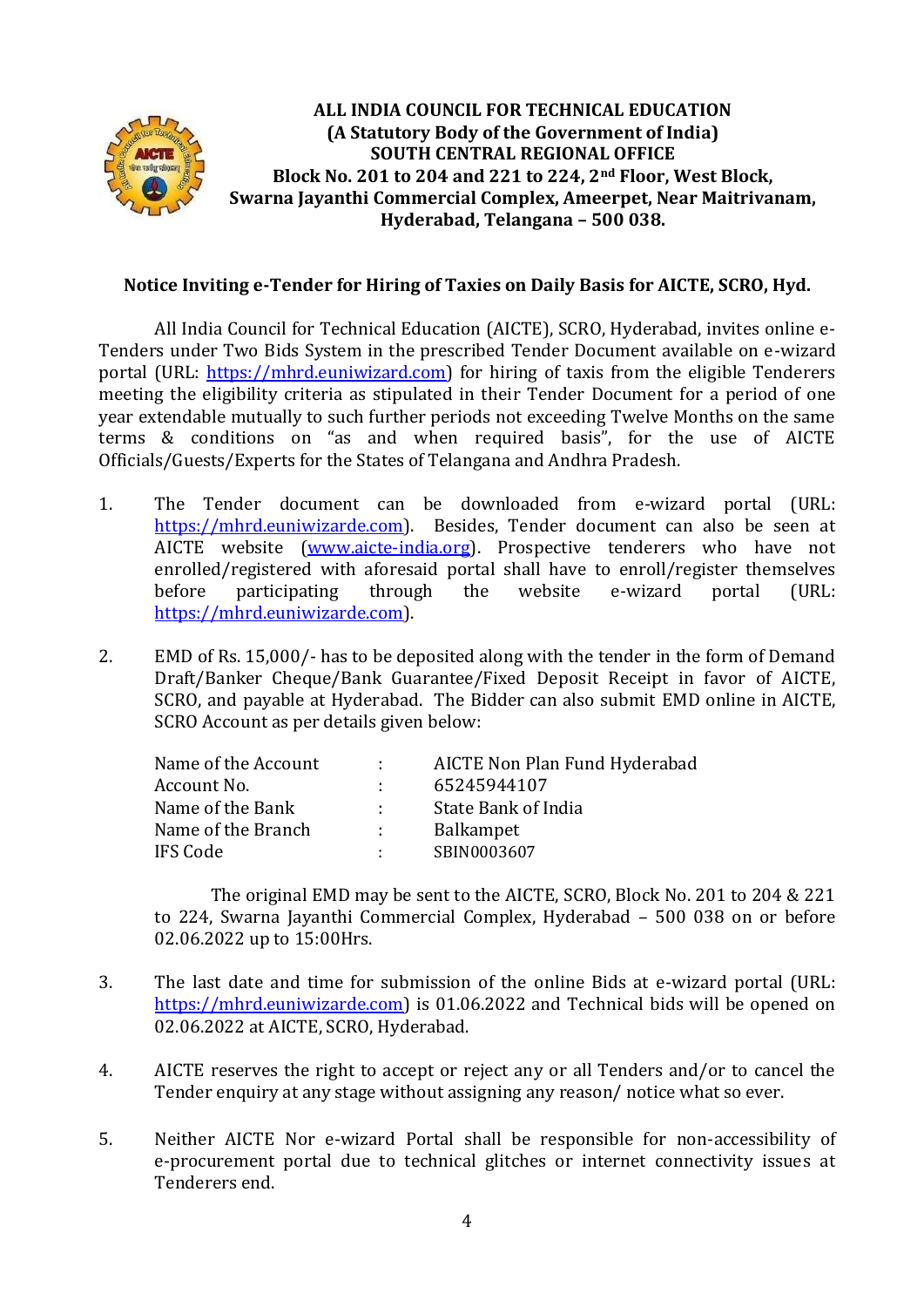- 6. Tenders and supporting documents should be uploaded through the e-wizard portal. Hard copy of the tender document will not be accepted.
- 7. In case of any clarification tenderer can contact AICTE office on Phone: 040- 23345071 during office hours on working day.

 **Assistant Director & Regional Officer, AICTE, SCRO, Hyderabad**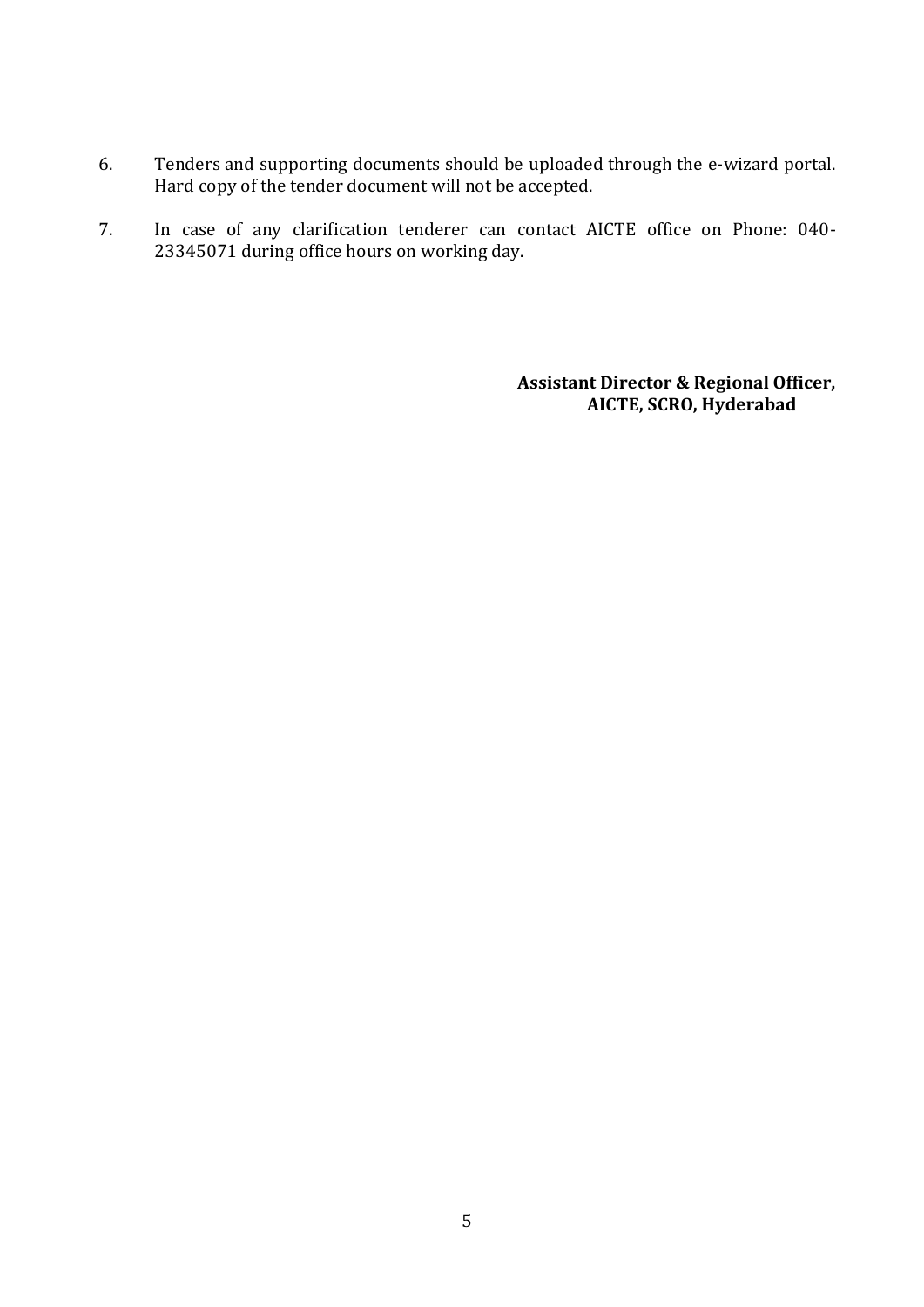#### **Tender No. AICTE/SCRO/ADMN/32/2022-23 Dated: 12.05.2022**

#### **TENDER DOCUMENT FOR HIRING TAXIS**

### **1. Introduction:**

All India Council for Technical Education (AICTE) is a Statutory Body under Ministry of Education, Govt. of India.

#### **Objective of the Tender:**

 Hiring of taxis "as and when required basis" by AICTE for the use of AICTE Officials/Guests/Experts for the States of Telangana and Andhra Pradesh for the period of one year.

## **2. Critical Dates:**

| a.             | Tender Publishing date and time | 12 <sup>th</sup> May 2022 from 16:30 Hrs.    |
|----------------|---------------------------------|----------------------------------------------|
| $\mathbf{b}$ . | Document Download start date    | 13th May 2022 from 9:00 Hrs.                 |
|                | and time                        |                                              |
| $C_{\bullet}$  | Document Download end date      | 01st June 2022 up to $15:00$ Hrs.            |
|                | and time                        |                                              |
| d.             | Online Bid submission end date  | 01st June 2022 up to $15:00$ Hrs.            |
|                | and time                        |                                              |
| e.             | Date and Time of online         | 02 <sup>nd</sup> June 2022 at 15:00 Hrs.     |
|                | <b>Technical Bid opening</b>    |                                              |
| f.             | Place of opening the Technical  | AICTE,                                       |
|                | <b>BID</b>                      | SOUTH CENTRAL REGIONAL OFFICE,               |
|                |                                 | Block no. 201 to 204 and 221 to 224,         |
|                |                                 | 2 <sub>nd</sub><br>Floor, West Block, Swarna |
|                |                                 | Jayanthi Commercial<br>Complex,              |
|                |                                 | Ameerpet, Near Maitrivanam,                  |
|                |                                 | Hyderabad, Telangana - 500038.               |

- **Note:** i) If the date fixed for opening of Bids is declared a holiday, the Tenders will be opened on the Next working day following the holiday but there will be no change in the time for opening as indicated above.
	- ii) Offers to remain open for acceptance upto 90 days from the date of opening of the Technical Bid. AICTE may at its discretion extend this date by another 30 days and such extension shall be binding on the service provider.
	- iii) If the date up to which the Tender is open for acceptance/submission is a holiday, the Tender shall be deemed to remain open for acceptance/submission till the next working day.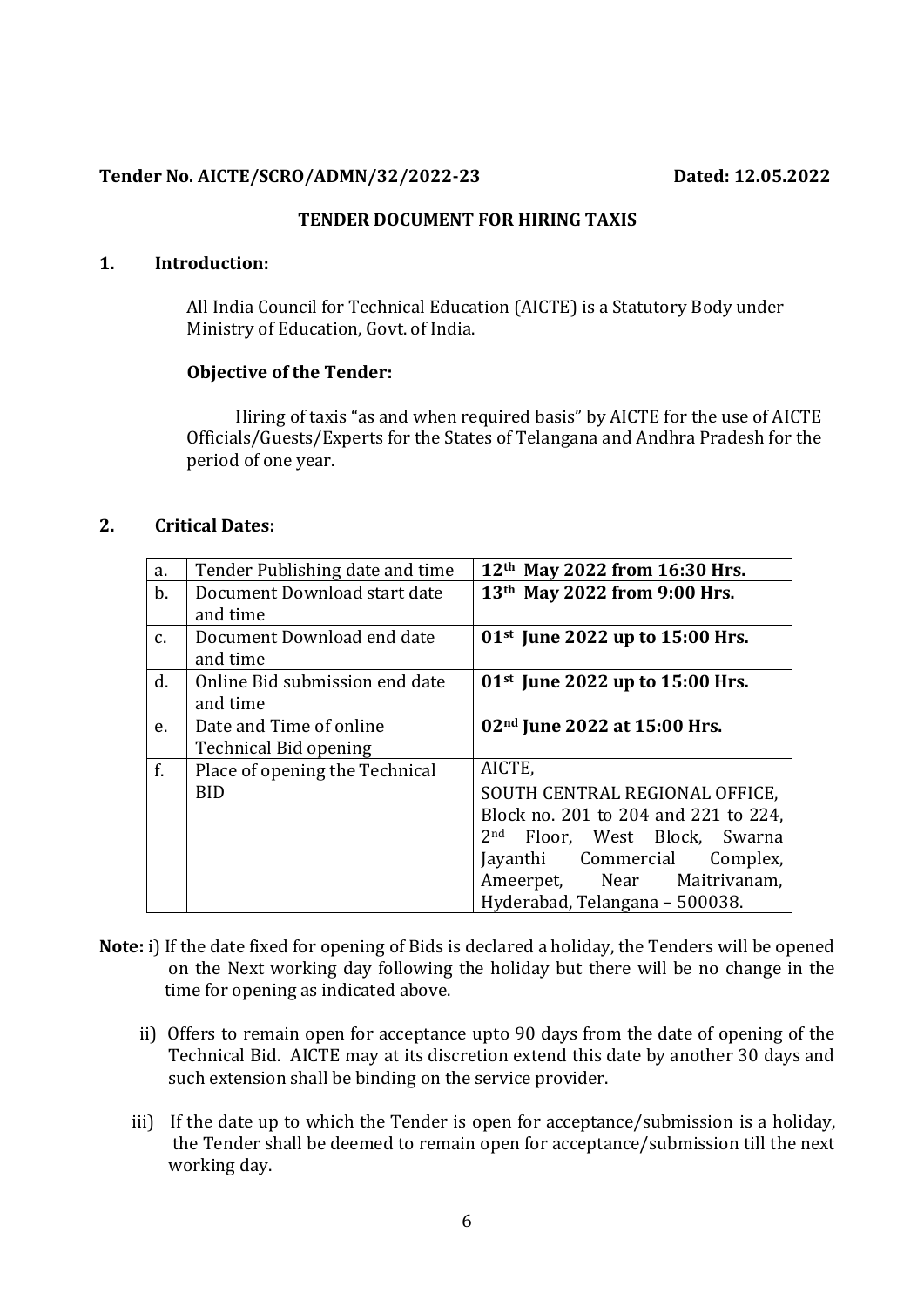# **3. Period of Contract:**

Contract shall be awarded initially for a period of one year extendable for a further period of one year on mutual consent on the same terms & conditions and same rates.

# **4. Minimum Eligibility Criteria:**

- 4.1. The firm must have average annual turnover of **Rs. 6 lakhs** per annum during the last 3 years, ending 31st March, of the previous financial year **(2018-19, 2019-20 and 2020-21).** CA certificate, Balance Sheet, Profit & Loss Account in support of turnover (along with Income Tax Returns of the relevant years) must be uploaded with the Technical Bid.
- 4.2. The garage of the Firm must be located within 15 Kms of Road Distance from AICTE, SCRO, Hyderabad, Swarna Jayanthi Commercial Complex, Ameerpet, Hyderabad – 500 0038.
- 4.3. The Firm must have at-least 3 years of experience in the Tours and Travels Business in providing Vehicles/Taxies in the Government Departments/PSUs/ Autonomous Bodies etc., with satisfactory service period should be between years **2018 to 2021. (Submit the experience certificate/Work order for relevant years as mentioned period i.e., 2018 -2021 only).**
- 4.4. The Firm should have atleast 10 vehicles of the type required.
	- **a) Mini Sedan Car (Commercial) i.e., Indigo, Maruti Swift, Dzire, Esteem, Honda Amaze, Toyota Etios etc., or equivalent (7 Numbers).**
	- **b) SUV, Innova, Innova Crista etc., or equivalent (03 Numbers).**
- 4.5. The vehicles should be registered not before **05 years old from the date of uploading tender document on portal/website** in the name of the firm, associate partners or in the name of the owner of the firm there after, failing which offer will be rejected. The copies of the RCs of the vehicles registered are to be uploaded with the Technical Bid.
- 4.6. Experience certificates as per para 4.3 above, award letters and performance certificate issued by officers of the level of section officer and above should be uploaded with the Technical Bid.
- 4.7. The Firm should also have (i) Service, GST Tax No. and (ii) PAN No. Copies of Services, GST Tax No. and PAN No. are to be uploaded with the Technical Bid.
- 4.8. A team of AICTE Officers will physically inspect the availability/quality and infrastructure of vehicles and office of applicant before opening the Financial Bid.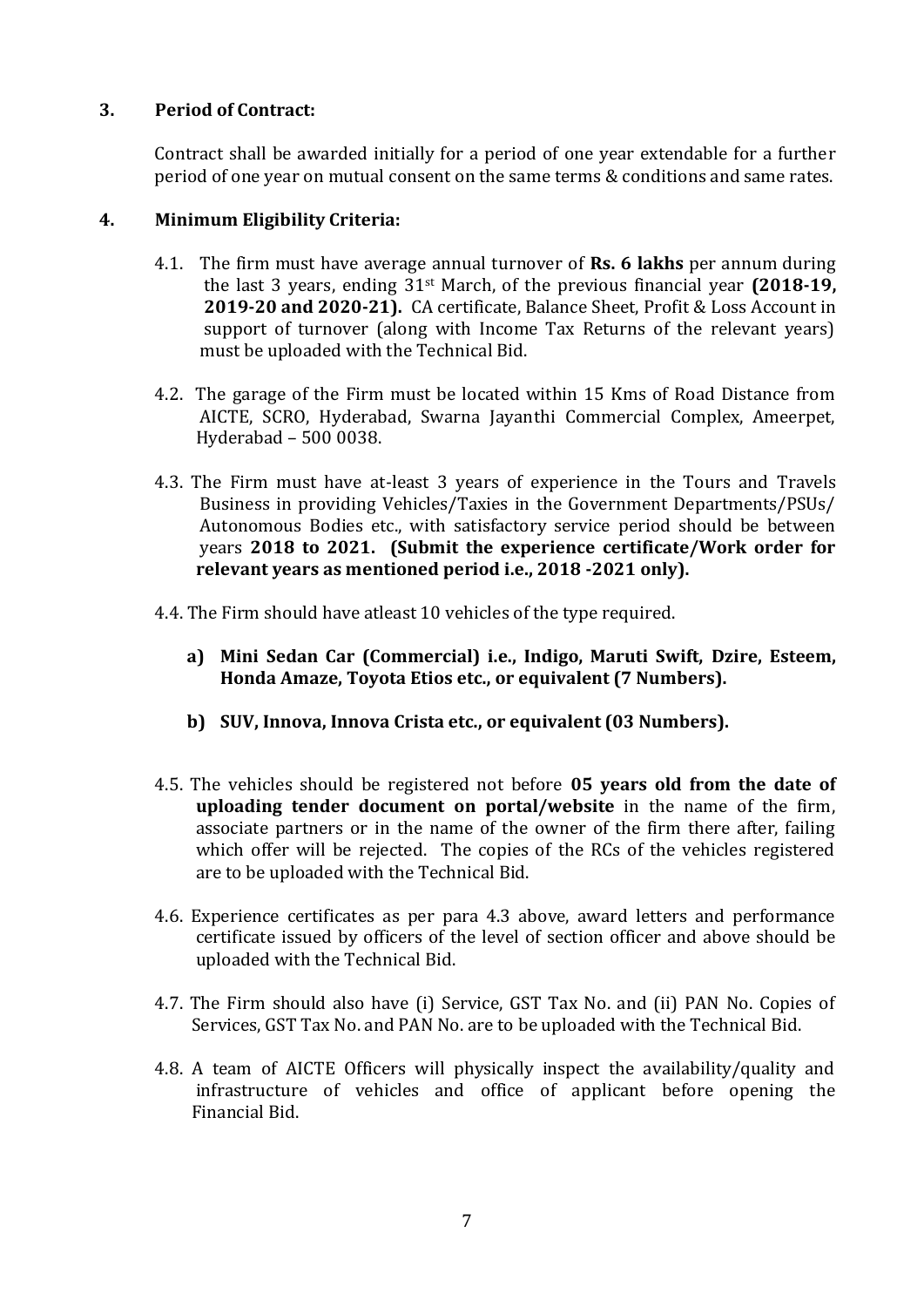- 4.9. Registration certificate of business under Shop & Establishment Act, copy of previous three years Income Tax Returns, Copy of PAN number, GST Registration, as applicable, be attached.
- 4.10. The Jurisdiction/Location of the firm should be within the Road distance of 15 kms., of AICTE, SCRO, Hyderabad, Swarna jayanthi Commercial Complex, Ameerpet, Hyderabad – 500 038.

## **Note: The Financial Bid of only those firms will be opened who fulfil all the above criteria and provide all the documents mentioned above in soft copy and hard copy along with technical bid.**

#### **5. Disqualifications:**

- 5.1. Tenderers who have been blacklisted or otherwise debarred by AICTE or Central/State Govt. or any Central/ State PSUs /Statutory Corporations for any failure to comply with the terms and conditions of any contract, or for violation of any Statute, Rule, or Administrative Instructions will be ineligible during the period of such black listing or for a period of five years whichever is earlier.
- 5.2. The contract entered into by the Tenderer with AICTE or central/state Govt. or any central/State PSUs/Statutory Corporations has been terminated before the expiry of the contract period for breach of any terms and conditions at any point of time during the preceding five years.
- 5.3. The Earnest Money Deposit and/or Security Deposit of the Tenderer has not been forfeited or adjusted against any damages/compensation payable, in the case of any Contract entered into by the Tenderer with AICTE or Central/State Govt. or any Central/ State PSUs/ Statutory Corporations, during the preceding five years.
- 5.4. The Tenderer, its proprietor/any of its partners/ Directors/ Members of its Governing body has not been, at any time, convicted by any court for any offence and sentenced to imprisonment for a period of three years or more for an Offence involving moral turpitude.

#### **6. Scope of Work:**

Hiring of taxi services (AC-Commercial Vehicles Only) as per BOQ to be used by Officials/Experts/Guests etc., of AICTE for a period of one year through e-tendering system. The bids may be uploaded online on e-wizard Portal [\(URL:https://mhrd.euniwizarde.com\)](https://mhrd.euniwizarde.com/). The vehicles offered should be in good running condition & should not be more than 05 years old from the date of uploading tender document on portal/website. However, it may be noted that no definite volume of work to be performed can be guaranteed during the currency of the contract and no assurance can be given as to the quantum of above requirement. It shall be purely based on "as and when required" basis by the AICTE.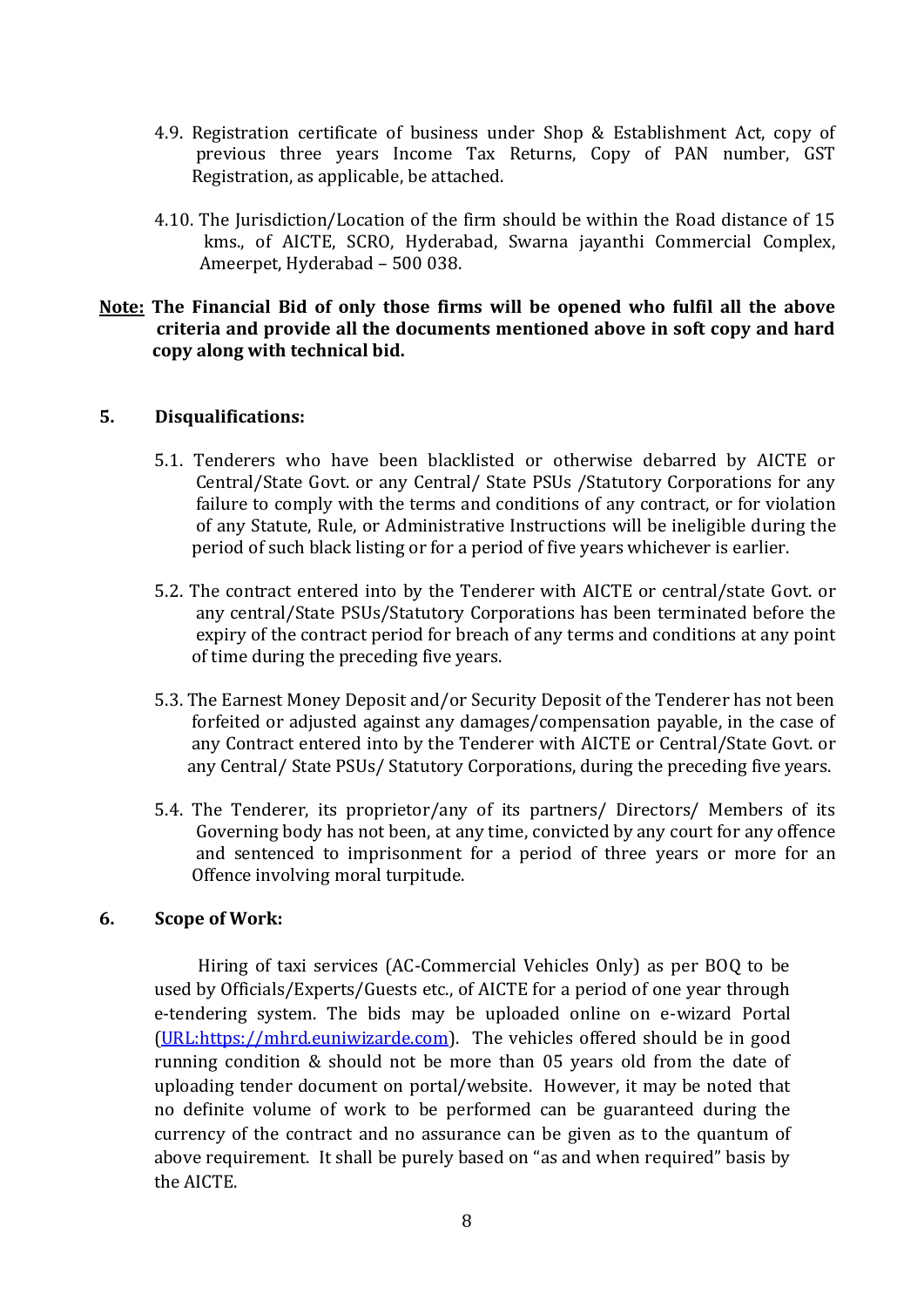# **7. Language & Validity period of Tender:**

Tenders shall be submitted in English only. Tenders shall remain valid for acceptance up to 90 days from the date of opening of Tender. However, the Tender validity period can be extended by another 30 days at the sole discretion of AICTE which shall be binding on Service Provider. Offers of any Tenderer not kept open for the prescribed period shall be summarily rejected.

# **8. Signing of Tenders:**

- 8.1. The authorized signatory of the Tenderer shall possess Digital Signature Certificate (DSC) for submission of tender documents and MTF. The DSC holder/authorized signatory signing the tender shall state in what capacity he/she is/they are, signing the tender, e.g., as sole proprietor of the firm, or as a Secretary/Manager/Director etc., of a Limited Company. In case of a Registered Partnership firm, the names of all partners shall be disclosed and the tender shall be signed by all the partners or by their duly constituted attorney, having authority to bind all the partners in all matters pertaining to the contract. The original or an attested copy, of the registered partnership deed along with duly executed Power of Attorney on a non-judicial stamp paper of appropriate value attested by a Notary (if applicable) shall be scanned and uploaded along with the tender. In case of limited company, the names of all the Directors shall be mentioned, and a copy of the Resolution passed by the Company authorizing the person signing the tender to do so on behalf of the company shall be scanned and uploaded along with a copy of the Memorandum and Articles of Association of the Company.
- 8.2. The Digital Signature Certificate (DSC) holder signing the tender, or any documents forming part of the tender, on behalf of another, or on behalf of a firm shall be responsible to submit a proper Power of Attorney duly executed on a non-judicial stamp paper of appropriate value attested by a Notary in his favour, stating that he has authority to bind such other person, or the firm, as the case may be, in all matters, pertaining to the Contract. If the Digital Signature Certificate (DSC) holder so signing the tender fails to upload the said Power of Attorney, his tender shall be summarily rejected without prejudice to any other right of the Corporation under the law.
- 8.3 The Power of Attorney should be signed by all the partners in the case of a partnership concern, by the proprietor in the case of proprietary concern, and by the person who by his signature can bind the company in the case of a limited company. The Power of Attorney duly signed should be scanned & uploaded.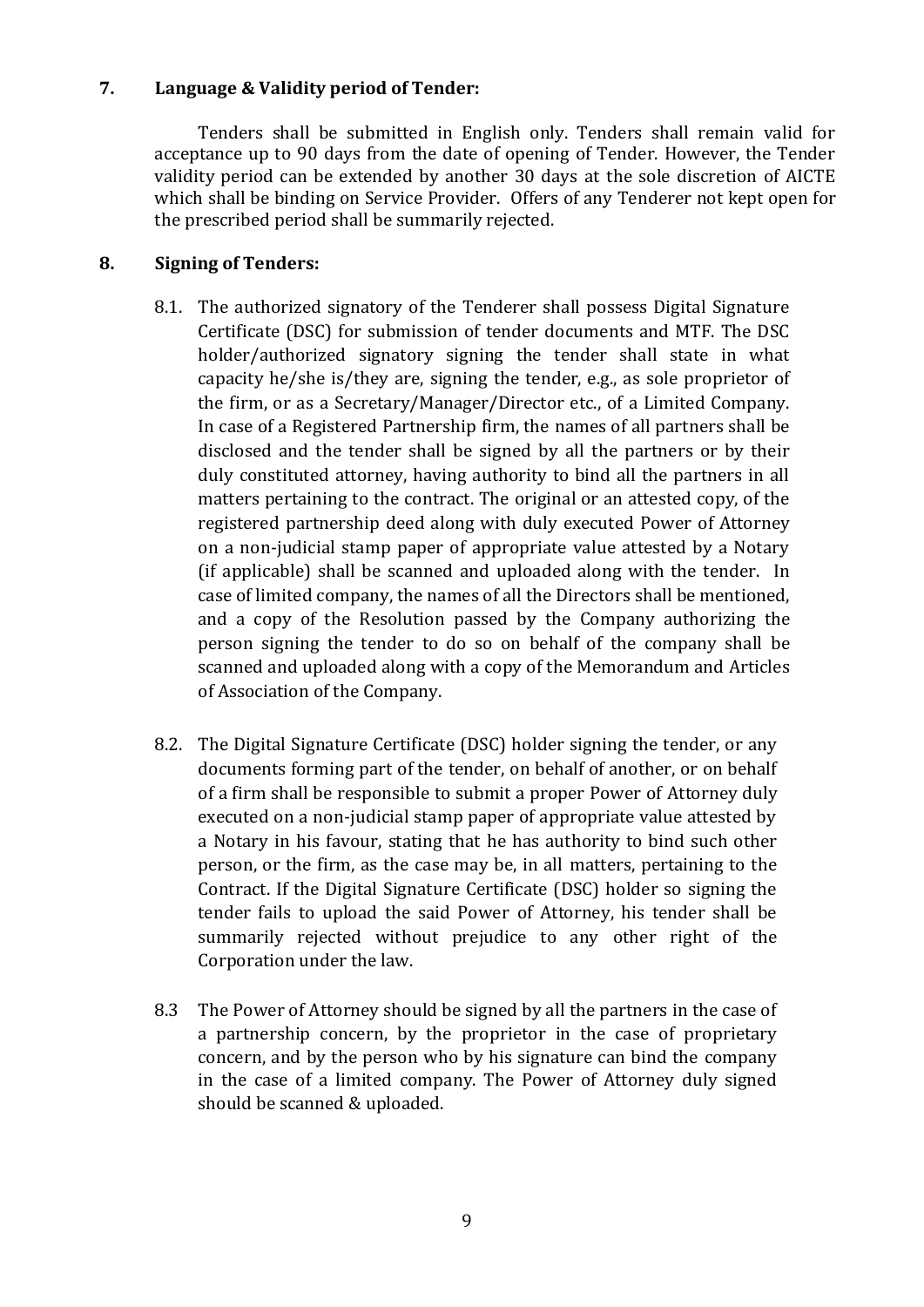### **9. Documents Comprising the Tender:**

- 9.1. The tender shall comprise of **Part – A Technical Bid** and **Part – B Price/Financial Bid** and all its Annexures and all **supporting documents** and **attachments.** The Bids complete in all respect including all attachments, annexures and supporting documents as prescribed in this Tender Document shall be uploaded by the authorized signatory as stipulated in the Tender. **Hard copy of the tender documents will not be accepted.**
- 9.2. The filled and signed attachments and supporting documents are to be scanned and uploaded at the space/packet provided in the e-wizard Portal. The original Attachments from the successful tenderer will be collected at the time of awarding of the contract.

#### **10. Earnest Money Deposit:**

EMD of Rs. 15,000/- has to be deposited along with the tender in the form of Demand Draft/Banker Cheque/Bank Guarantee/Fixed Deposit Receipt in favor of AICTE, SCRO and payable at Hyderabad. The Bidder can also submit EMD online in AICTE, SCRO Account as per details given below:

| Name of the Account | <b>Contract</b>            | AICTE Non Plan Fund Hyderabad |
|---------------------|----------------------------|-------------------------------|
| Account No.         | ÷.                         | 65245944107                   |
| Name of the Bank    | $\mathcal{L}^{\text{max}}$ | State Bank of India           |
| Name of the Branch  | <b>Alberta</b>             | Balkampet                     |
| <b>IFS Code</b>     | <b>All Control</b>         | SBIN0003607                   |

The original EMD may be sent to the AICTE, SCRO, Block No. 201 to 204 & 221 to 224, Swarna Jayanthi Commercial complex, Hyderabad–500 038, on or before 02.06.2022 up to 15:00hrs.

#### **11. Submission of Bids:**

- 11.1 Tenders to be submitted online in two parts, viz., Technical bid and Price/Financial bid. Tenderer must submit their Bids well within the stipulated date & time and no opportunity shall be given to Tenderer to withdraw any offer at any stage after the submission of the Bids.
- 11.2 A Tenderer can submit only one proposal. If a Tenderer submits more than one proposal, all such proposals shall be rejected summarily.
- 11.3 The Tenderer shall not incorporate any condition in the Bids as conditional Bids/ Bids which are not submitted strictly in accordance with the Bid terms shall be rejected.
- 11.4 All supporting documents except tender document have to be scanned and uploaded in Technical Bid Part-A. Price/Financial Bid as per Part-B has to be scanned, encrypted and uploaded at the requisite places in the e-wizard Portal system. All the Annexures of the Tender document duly signed on each page by the Tendered should be scanned and uploaded in the e-wizard Portal. The price/Financial bid format (Part-B) is provided in a spread sheet file, which is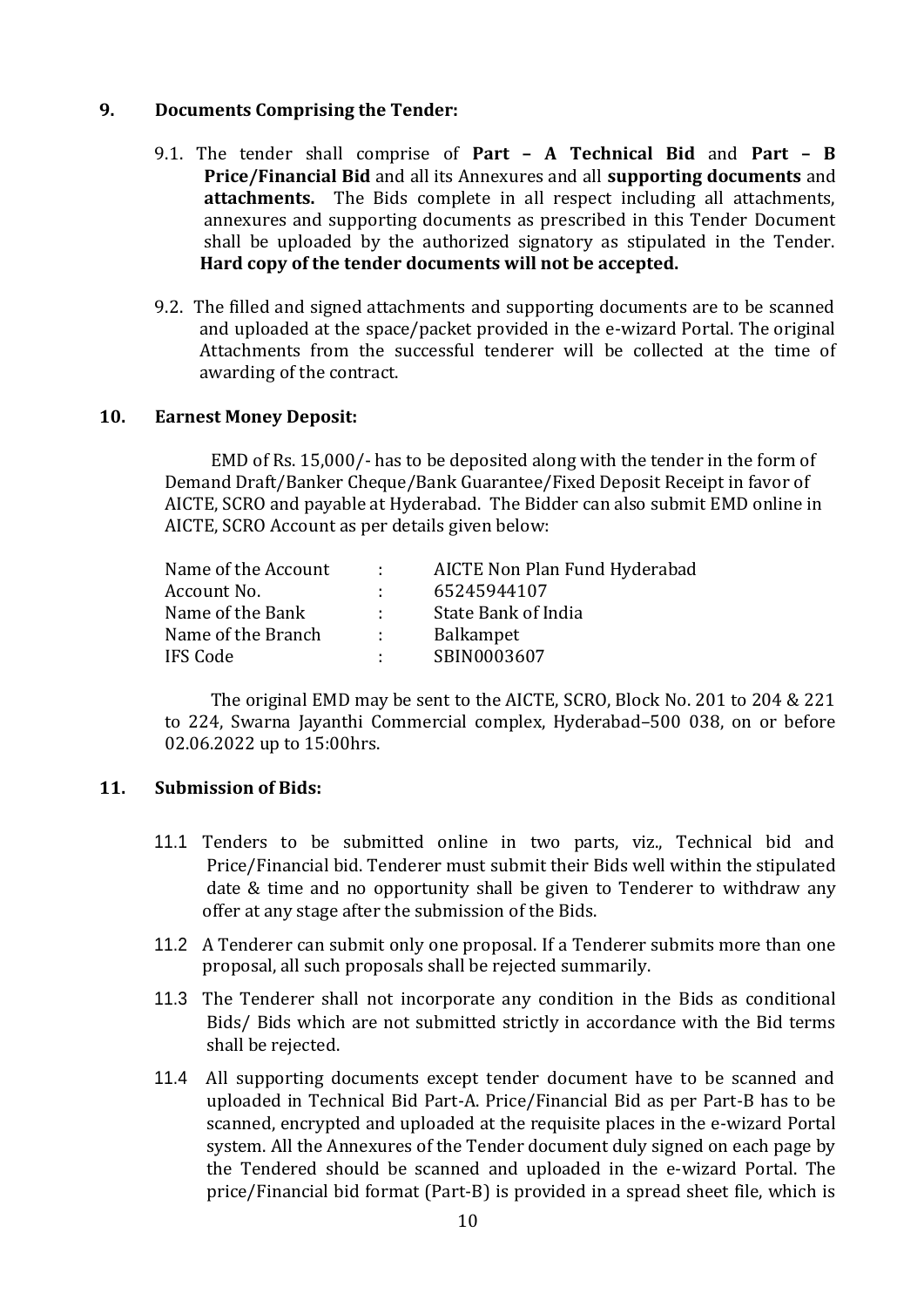to be downloaded and the rates offered should be entered in the allotted space and uploaded after filling the relevant columns (such as rates & particulars of the bidder). The Price Bid/BOQ template shall not be modified/replaced by the Tenderer; else the Tender submitted is liable to be rejected.

- 11.5 As a condition precedent for issuing the acceptance letter, the successful Tenderer shall submit the hard copy of Tender document duly signed by the Authorized Signatory with self-attested copies of the supporting documents uploaded along with the Technical Bid within 7 days from the date of communication of AICTE advising the tenderer to furnish the same failing which his Offer is liable to be rejected.
- 11.6 While preparing the Technical and Price/Financial Bid, Tenderer is expected to provide correct and relevant information. If at any stage it is found that the information/ documents supplied by the Tenderer is incorrect/forged, AICTE reserves the right to initiate appropriate legal proceedings including Termination of the contract & forfeiture of Performance Guaranty.
- 11.7 The Technical Bid shall not include any information sought in the Price/Financial Bid. All other tender documents except Price/Financial Bid shall be uploaded with Part –A Technical Bid.
- 11.8 The Technical Bid shall include the following:
	- i) All supporting documents except tender document have to be scanned and uploaded in Technical Bid. Price/Financial Bid as per Part-B has to be scanned, encrypted and uploaded at the requisite places in the e-wizard Portal System.
	- ii) All the Annexures of the Tender document duly signed on each page by the Tenderer should be scanned and uploaded in the e-wizard Portal.
	- iii) Self-attested Scanned copies of Authority of Authorized Signatory/ Power of Attorney/ Partnership deed/ Memorandum of Association/Articles of Association/ Authority of BOD of a Company, Experience certificates, PAN Card & GST Registration Certificate etc. as the case may be and as stipulated in the Tender document.
	- iv) The Digital Signature Certificate (DSC) holder signing the tender, or any documents forming part of the tender, on behalf of another, or on behalf of a firm shall be responsible to submit a proper Power of Attorney duly executed on a non-judicial stamp paper of appropriate value attested by a Notary in his favour, stating that he has authority to bind such other person, or the firm, as the case may be, in all matters, pertaining to the Contract.
	- v) Tenders which do not comply with these instructions shall be summarily rejected.
	- vi) The Tenderer shall bear all costs associated with the preparation and submission of its tender. AICTE will in no case be responsible or liable for these costs, regardless of outcome of the Tendering process.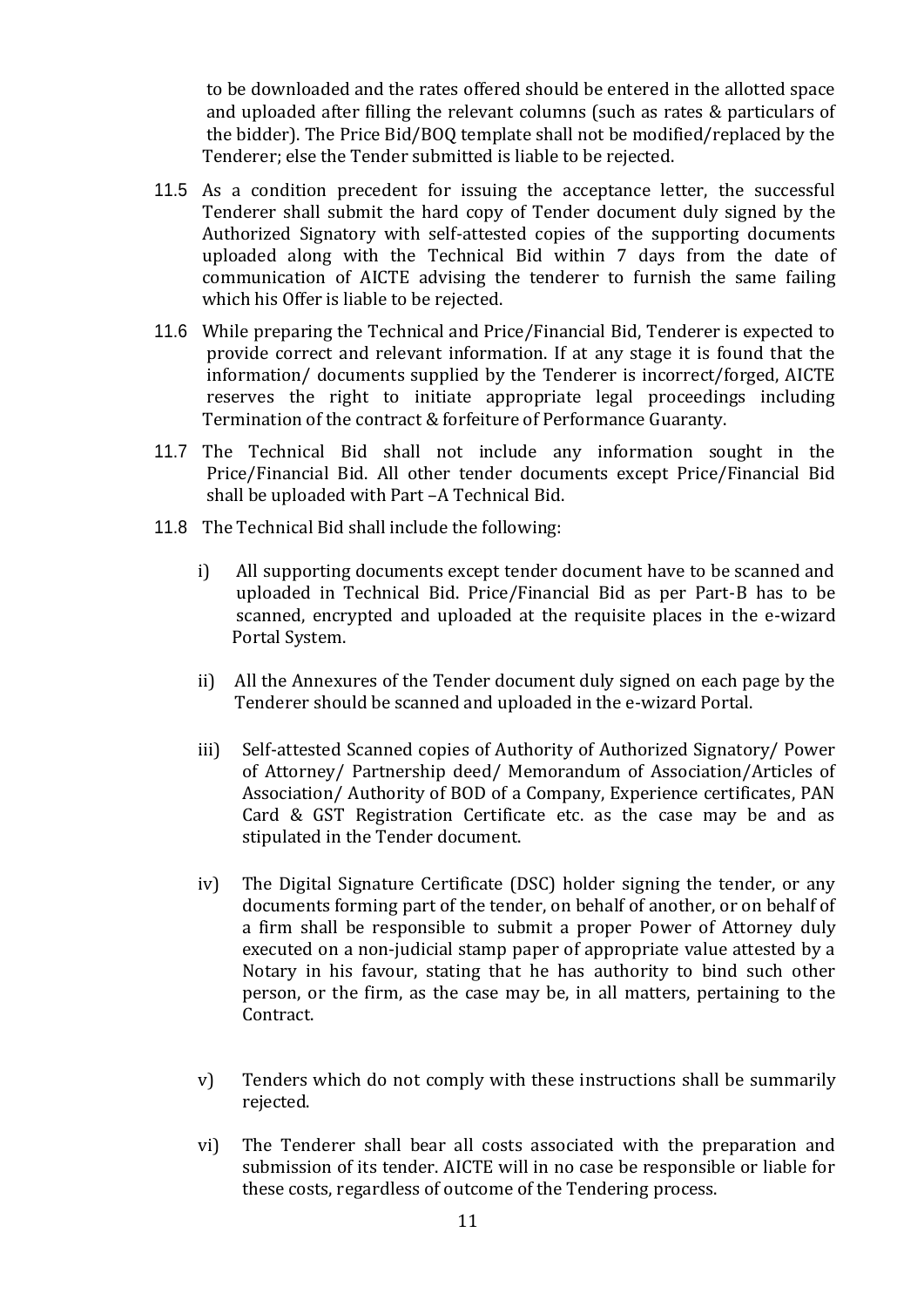- vii) The Tenderers shall submit the Price/Financial Bid in prescribed format clearly indicating the rates in both figures and words, in Indian Rupees (INR), duly signed by the Authorized Signatory. In the event of any difference between figures and words, the amount indicated in words shall prevail.
- viii) The rates quoted by Tenderer shall be applicable & firm throughout the period of the contract.
- ix) The AICTE is not responsible for non-submission of Tender within the specified date and time due to any reason.
- x) Service providers are requested to read the instructions contained therein carefully & meticulously for submission of tenders through e-wizard Portal.
- xi) Any attempt by Tenderer to change the format of any appendix/annexure of tender document while uploading or any attempt to tinker with the software of the portal will render his bid document liable for cancellation and his subsequent blacklisting.
- xii) Tender document not accompanied by all the Schedules/Annexures intact and duly filled in and signed shall be rejected.
- xiii) The AICTE shall not be liable for any omission, mistake or error on the part of the Tenderer in submitting the Tender.

## **12. Modification and withdrawal of Tenders:**

- 12.1 Tenderer may modify and upload his Offers or any relevant document in the portal till the last date and time fixed for Tender submission, as published in the e-wizard Portal.
- 12.2 Withdrawal of bids is not allowed, once bids are submitted. In case of withdrawal, the bids shall be considered cancelled.

## **13. Costs & Currency:**

The Rates shall be made in Indian currency in both Figures and Words. Where anomaly exists between the rates quoted in words shall be taken as final & no representation shall be acceptable. The rates shall be inclusive of all levies and duties including GST etc.

## **14. Clarification on Offers:**

To assist in the scrutiny, evaluation and comparison of offers, AICTE may, at its discretion, seek from any or all Tenderers clarification(s) in respect of any particulars furnished in their offer. The request for such clarifications and the response will be in writing. AICTE reserves the right to ignore any minor omissions in the Tenders submitted by the Tenders such as missing signature on a page by the Authorized Signatory etc.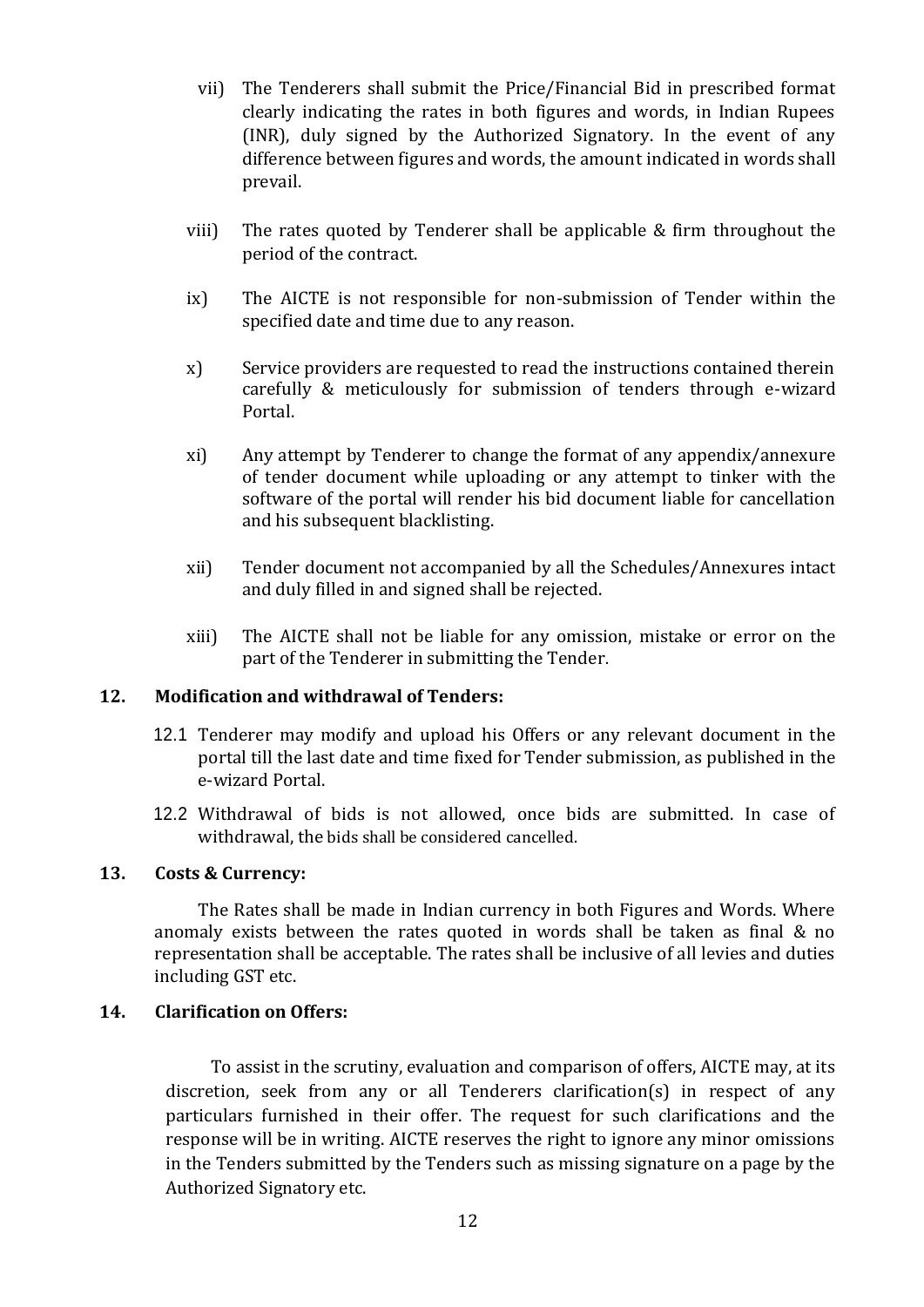#### **15. Modifications to Tender Documents:**

The AICTE may at any time prior to the due date of the bid and for any reason, whether at its own initiative or in response to any clarification sought by any bidder, modify the Bid document. Any corrigendum / addendum thus issued will be posted on the website Central Public Procurement Portal ([URL:https://mhrd.euniwizarde.com](https://mhrd.euniwizarde.com/)) and also on the AICTE website (www.aicteindia.org) and such modification will be binding on all. In order to afford the prospective bidders to take into account the modification or for any other reasons, AICTE may, at its discretion extend the due date for the proposal.

**15.1.** The AICTE at its sole discretion may require any Bidders to rectify any discrepancies noticed in the Technical Bids submitted by them such as missing signature on the page, serial numbers, missing seal, Attestation etc. It is further clarified that no new Document shall be accepted.

#### **16. Verification:**

The AICTE reserves the right to verify any or all statements made by the Tenderer in the tender document, if need be by referring to the third parties and to inspect the Tenderers facilities.

## **17. Opening and Evaluation of Technical Bids:**

The Technical Bids will be opened online at AICTE HQ, New Delhi, as per schedule indicated in the Tender and evaluated as per the Tender terms & Conditions and Instructions. The Tenderer will be at liberty to be present either in person or through an authorized representative at the time of opening of the Technical Bid with the Bid Acknowledgement Receipt or they can view the bid opening event online at their remote end.

## **18. Opening and Evaluation of Price/Financial Bids:**

- 18.1. Price/Financial Bids of only technically qualified Tenderer (s) will be opened online at the time and place for which separate Notice will be given to the technically qualified service providers. The technically qualified Tenderer will be at liberty to be present either in person or through an authorized representative at the time of opening of the Price/Financial Bids with the Bid Acknowledgement Receipt or they can view the bid opening event online at their remote end.
- 18.2. Price/Financial Bids will be opened by the Evaluation Committee appointed by AICTE. The Evaluation Committee, after determining whether the Price Bids are complete and without errors, shall determine the lowest Price/Financial Bid (L-1). The evaluation criteria have been given in the financial/price bid at the bottom. The four major heads have been enumerated and head wise weightage has been allocated. The L1 bidder will be worked out on the basis of sum of the total value of the lowest price quoted of all the four sub heads on the basis of weightage allocated.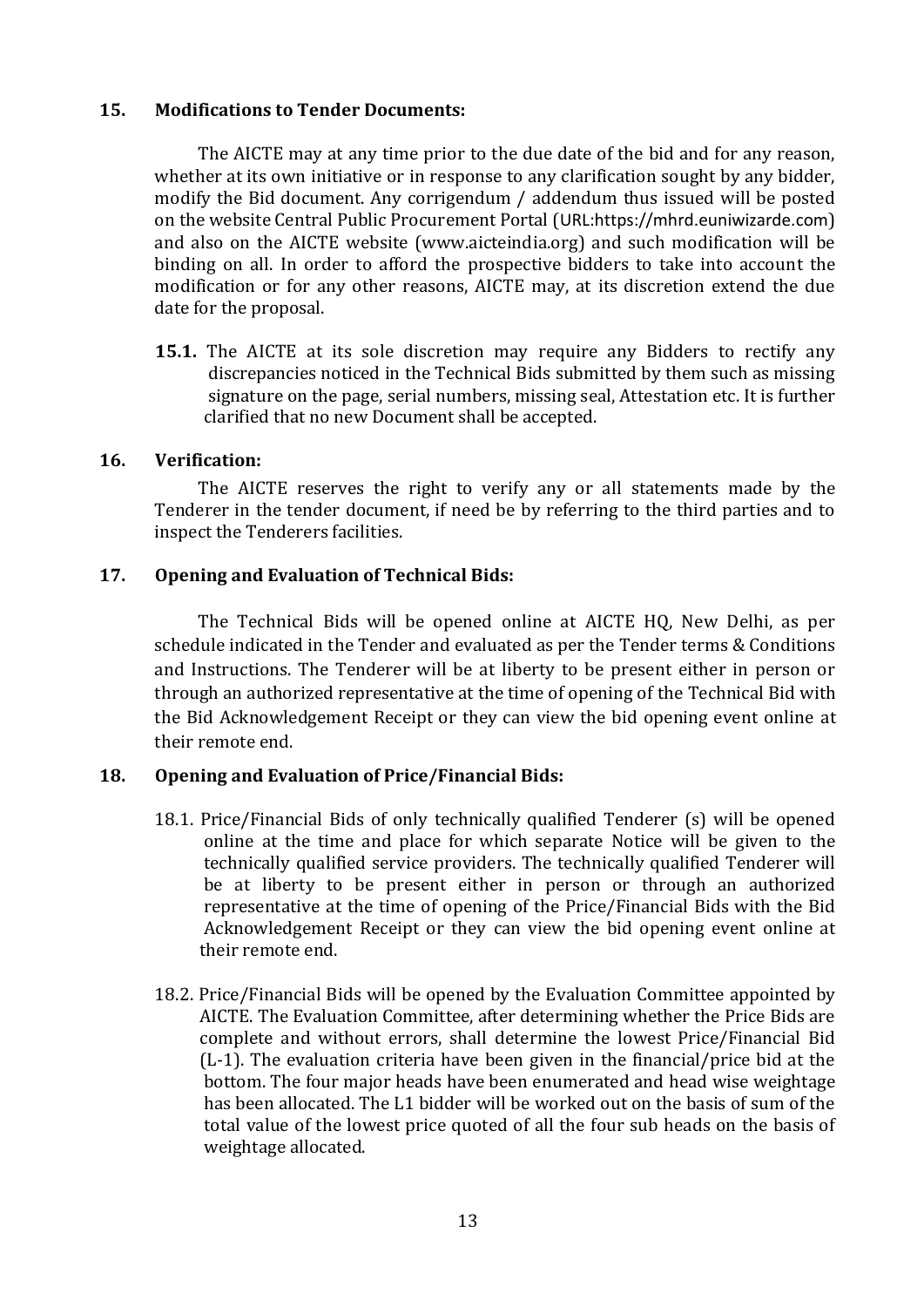### **19. No. Negotiation:**

AICTE shall not enter into any negotiation with any Tenderer, including Tenderer who has quoted L1 rates.

## **20. Award of Contract:**

- 20.1 The contract will be awarded to the Lowest (L1) successful Tenderer by way of issuance of acceptance letter by AICTE by post/e-mail/hand delivery under acknowledgment and the Tenderer shall immediately act upon such acceptance letter. Acceptance conveyed by the AICTE will constitute the contract between the Tenderer and the AICTE.
- 20.2 This Contract shall come into effect from the date of issue of acceptance conveyed by the AICTE or such later date as may be specified in the acceptance letter.

# **21. Security Deposit:**

- 21.1. The successful tenderer shall deposit an amount of **Rs. 22,500/- (Rupees Twenty Two Thousand Five Hundred Only) i.e., 03% of tender value as Security Deposit/Performance Guarantee** through Demand Draft/Bank Guarantee of Nationalized Bank. The Security/Performance Guarantee/Bank Guarantee shall be deposit to Assistant Director, AICTE, SCRO, Hyderabad within seven days from the date of issue of acceptance letter awarding the contact.
- 21.2. If the successful Tenderer having been called upon by the AICTE to furnish the stipulated Security Deposit/Performance Guarantee fails to do so within the specified period, AICTE reserve the right to cancel the contract.
- 21.3. If the successful Tenderer had previously held any contract and furnished Security Deposit/Performance Guarantee, the same shall not be adjusted against this Tender and a fresh Security Deposit/Performance Guarantee in form of Bank Guarantee will be required to be furnished.
- 21.4. The Security Deposit/Performance Guarantee will remain with AICTE throughout the period of contract and three months thereafter and shall carry no interest at all.
- 21.5. If the successful Tenderer fails or neglects to observe or perform any of his obligations under the contract, it shall be lawful for the AICTE to forfeit either in whole or in part, in its absolute discretion, the Security Deposit/Performance Guarantee furnished by the Tenderer or to appropriate the Security Deposit/Performance Guarantee furnished by the Tenderer or any part thereof and/or to invoke the Bank Guarantee in or towards the satisfaction of any sum due to be claimed for any damages, losses, charges, expenses or costs etc. that may be suffered or incurred by the Council.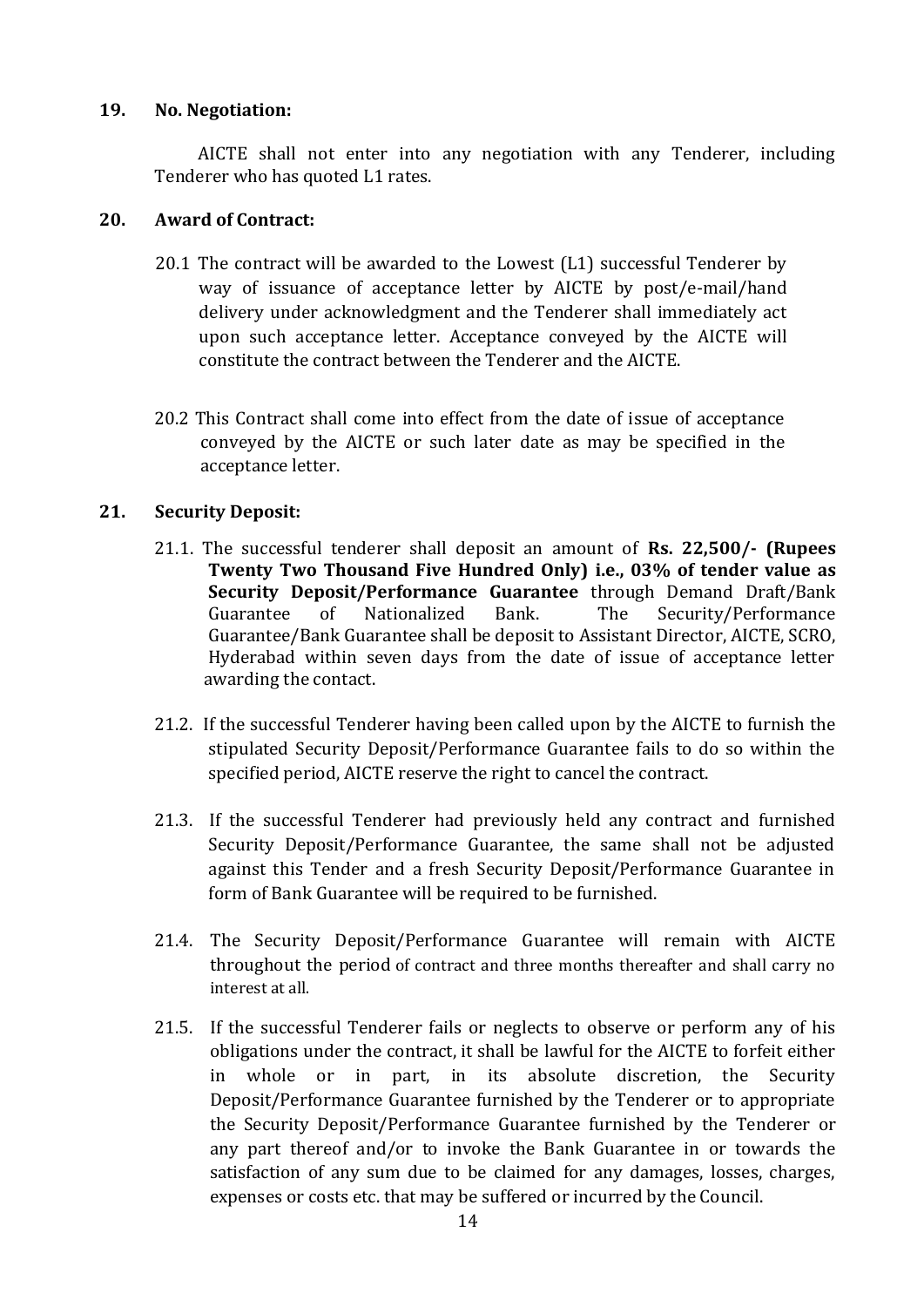- 21.6. Save as aforesaid, if the Tenderer duly performs and completes the contract in all respects and presents "NO DEMAND CERTIFICATE" issued by AICTE, SCRO, Hyderabad, then AICTE shall not invoke Bank Guarantee (Security Deposit/Performance Guarantee) beyond deducting all costs and other expenses that the Council may have incurred and all dues and other money including all losses and damages which the Council is entitled to recover from the Tenderer. The decision of the Council in respect of damages, losses, charges, costs or expenses shall be final and binding on the Tenderer.
- 21.7. AICTE shall be at liberty to reimburse themselves of any damages, losses, charges, costs or expenses suffered or incurred by it due to Tenderer's negligence and un work-man like performance of Services under the contract or breach of any terms thereof. The total sum claimed shall be deducted from any sum then due or which at any time hereafter may become due to the Tenderer under this or any other contract with the Council. In the event of such sum being insufficient, the balance of the total sum claimed and recoverable from the Tenderer as aforesaid shall be deducted from the Security Deposit/Performance Guarantee furnished by the Tenderer. Should this sum also be not sufficient to cover the full amount claimed by AICTE, the Tenderer shall pay to the Council on demand the remaining balance of the aforesaid sum claimed.
- 21.8. Whenever the Security Deposit/Performance Guarantee falls short of the specified amount, the Tenderer shall, make good the deficit so that the total amount of Security Deposit/Performance Guarantee shall not, at any time, be less than specified amount.

# **22. Billing & Payment:**

- 22.1. No advance payment is payable by AICTE or its officials/Guests/Experts travelling in vehicles provided by the Tenderer. The payment will be made on monthly basis on submission of pre-receipted bills duly supported by Duty Slip and Log Sheet duly signed/verified by the concerned officers/ Bureau Head. The Log Sheet/ Log Book should be maintained properly mentioning Date, Time of Start, Initial Kms., Place Visited, closing Kms. and closing time at AICTE, SCRO, Hyderabad, or at the time of dropping the officials/Guests/Experts. The log Sheet/ book should be duly verified by the Concerned Officer/ Bureaus/ Guests/ Experts will only be entertained, otherwise no payment will be made. The daily log sheet must have the secret code/ copy of the e-mail sent by AICTE.
- 22.2. Payment shall be made by way of NEFT/RTGS to any Account in Hyderabad in INR for which necessary bank details shall be provided by the Tenderer. Statutory deductions, as applicable, will be made by the AICTE from the bills. AICTE will release the undisputed payments within 30 days of receipt of bill complete in all respects. However, delay in making payment for whatsoever reasons will not attract any interest. The deduction if any will be deducted from the bills.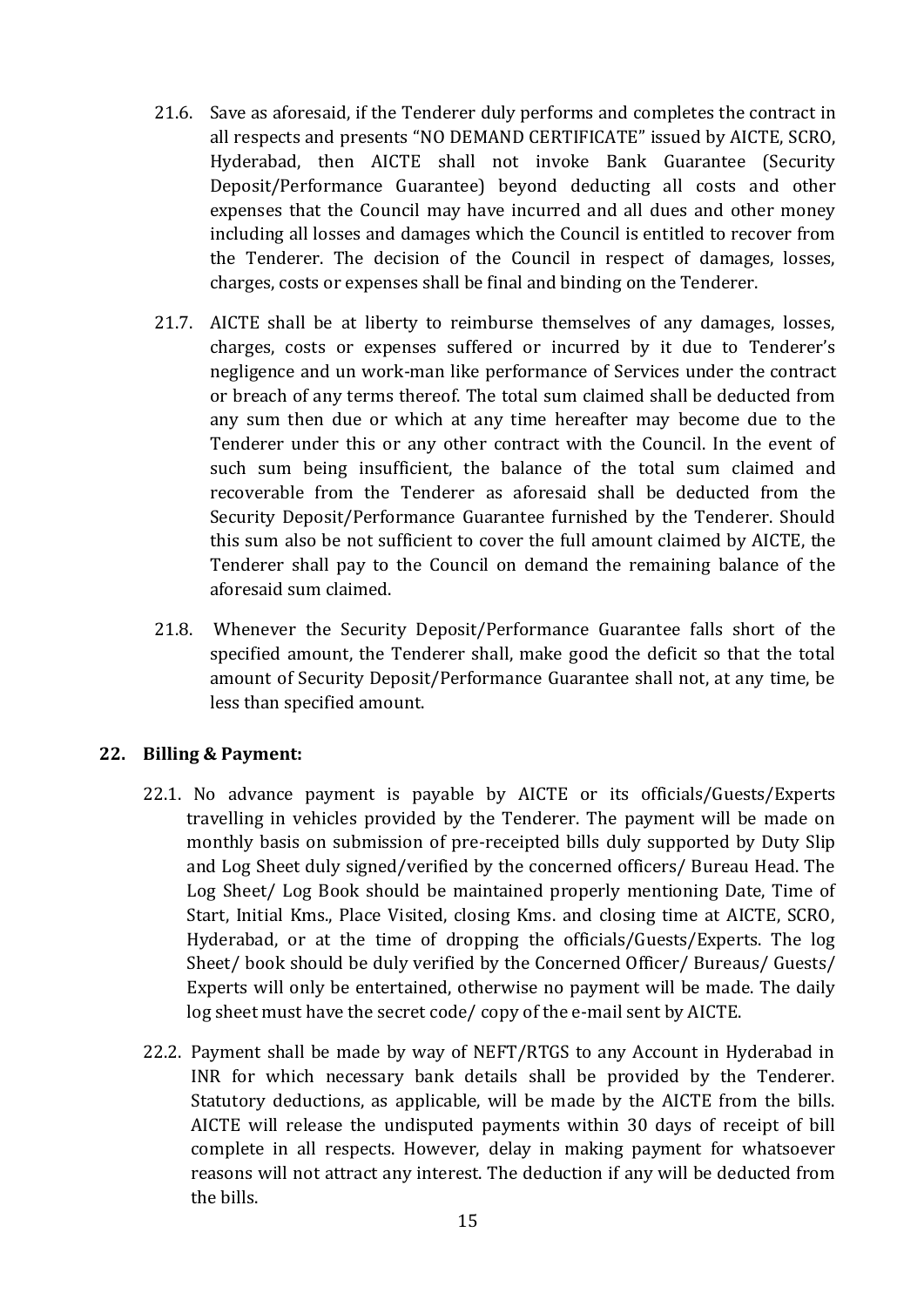- 22.3. It will be the responsibility of the driver to get the Log slips signed by the officer/ staff/guests or their authorized on a day to day basis. Log slips should be complete in all respects in terms of start kilometre, end kilometre, distance covered, opening time, closing time, destination etc. The log slips/duty slips should contain the following details: -
	- A. Reporting time to AICTE/Official
	- B. Destination to be visited.
	- C. Total KM run and total time lapsed during the trip
	- D. On duty slip pick up & dropping time must be mentioned.
	- E. Star rating must be given by the user on duty slip.

| $\ast$ | Poor      | (One Star)   |
|--------|-----------|--------------|
| $**$   | Average   | (Two Star)   |
| ***    | Good      | (Three Star) |
|        | Very Good | (Four Star)  |
|        | Excellent | (Five Star)  |

The bill should be submitted with in one-month time i.e. the bill of preceding month may be submitted by the end of next month otherwise AICTE will not be responsible for delay in the payment and will be released after the approval of the Competent Authority.

## **23. Termination:**

- 23.1. In the event of the Tenderer having been adjudged insolvent or going into liquidation or winding up his business or making arrangements with his creditors or failing to observe any of the provisions of this contract or any of the terms and conditions governing the contract, the AICTE shall be at liberty to terminate the contract forthwith without prejudice to any other rights or remedies under the contract and law and to get the work done for the unexpired period of the contract under risk & cost and to claim from the Tenderer any resultant loss sustained or costs incurred by the Council.
- 23.2. The AICTE shall also have without prejudice to other rights and remedies, the right, in the event of breach by the Tenderer of any of the terms and conditions of the contract to terminate the contract and/or forfeit the Security Deposit/Performance Guarantee for the sum or sums due for any damages, losses, charges, expenses or costs that may be suffered or incurred by the Council due to the Tenderers negligence or deficiency or un work-man like performance of any of the services under the contract. The Tenderer shall not, however, be entitled to any gain resulting from entrustment of the work to another party. The decision of the AICTE shall be final and binding on the Tenderer.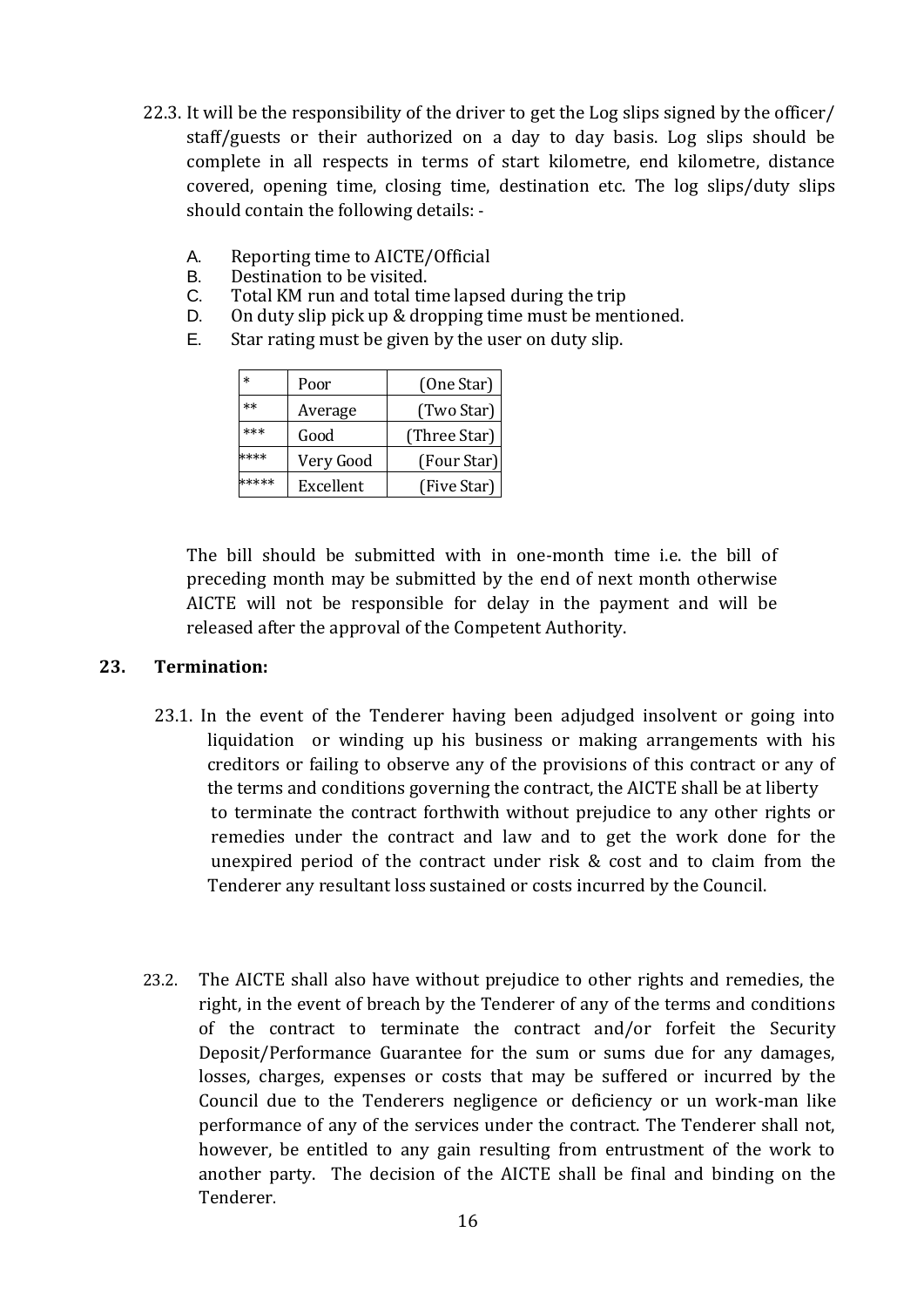#### **24. Indemnity:**

The Tenderer shall indemnify AICTE and keep indemnified against any loss or damage, claims, compensation, penalty, fine, levies, etc. on account of slackness, deficiency, failure to observe any obligations under the contract, failure to comply with statutory/ mandatory provisions pertaining to the contract by the Tenderer in respect of the services provided etc., what so ever. All regulatory provisions concerning insurance, EPF, etc. shall be the responsibility of the tenderer and AICTE shall not be made a party to any litigation on such courts.

### **25. Publicity:**

Any publicity by the Tenderer or any commercial document submitted to any authority by the Tenderer in which the name of AICTE occurs, either directly or indirectly, shall be done only with the express written permission of AICTE.

#### **26. Notices:**

Any notice, request, or consent made pursuant to this Contract shall be in writing and shall be deemed to have been made when delivered by post/e-mail/hand delivery under acknowledgment to an authorized representative of the respective Parties. However, where such communication is by way of e-mail, the same shall be only from the official E-Mail ID(s) followed by written confirmation duly signed by authorized signatory.

## **27. Liability of the Tenderer:**

The Tenderer shall be solely responsible for the personnel, if any, engaged by him during the course of the contract and shall ensure that all statutory obligations as applicable to such workmen prevailing in India shall be strictly compiled with, including payment of Minimum Wages, payment of Bonus, Gratuity, medical facilities, rest room, toilets, canteens, stipulated working hours etc., and shall maintain such Registers and file Returns and submit contributions as applicable as the case may be and such Registers shall be made available to AICTE or its authorized officers at any time during the tenure of the contract. The Tenderer shall keep AICTE indemnified from all liabilities, penalties levies, fees etc., and in the event AICTE put to any such liabilities the same will be recovered from the Tenderer.

## **28. Law governing contract & Resolution of Disputes:**

The AICTE and the selected Tenderer shall make every effort to resolve amicably, by direct discussions, any disagreement or dispute arising between the parties under or in connection with the contract. Any unresolved dispute sole arbitrator will be appointed with the consent of both parties by giving a notice of 30 days. The arbitration proceeding will be conducted as per the provisions contained in the Arbitration and Conciliation Act, 1996 (as amended from time to time and in force when the proposal is made). The venue of the arbitration proceeding will be at Hyderabad and they will be in English language. Both the parties will bear the expenses on the arbitration proceedings equally.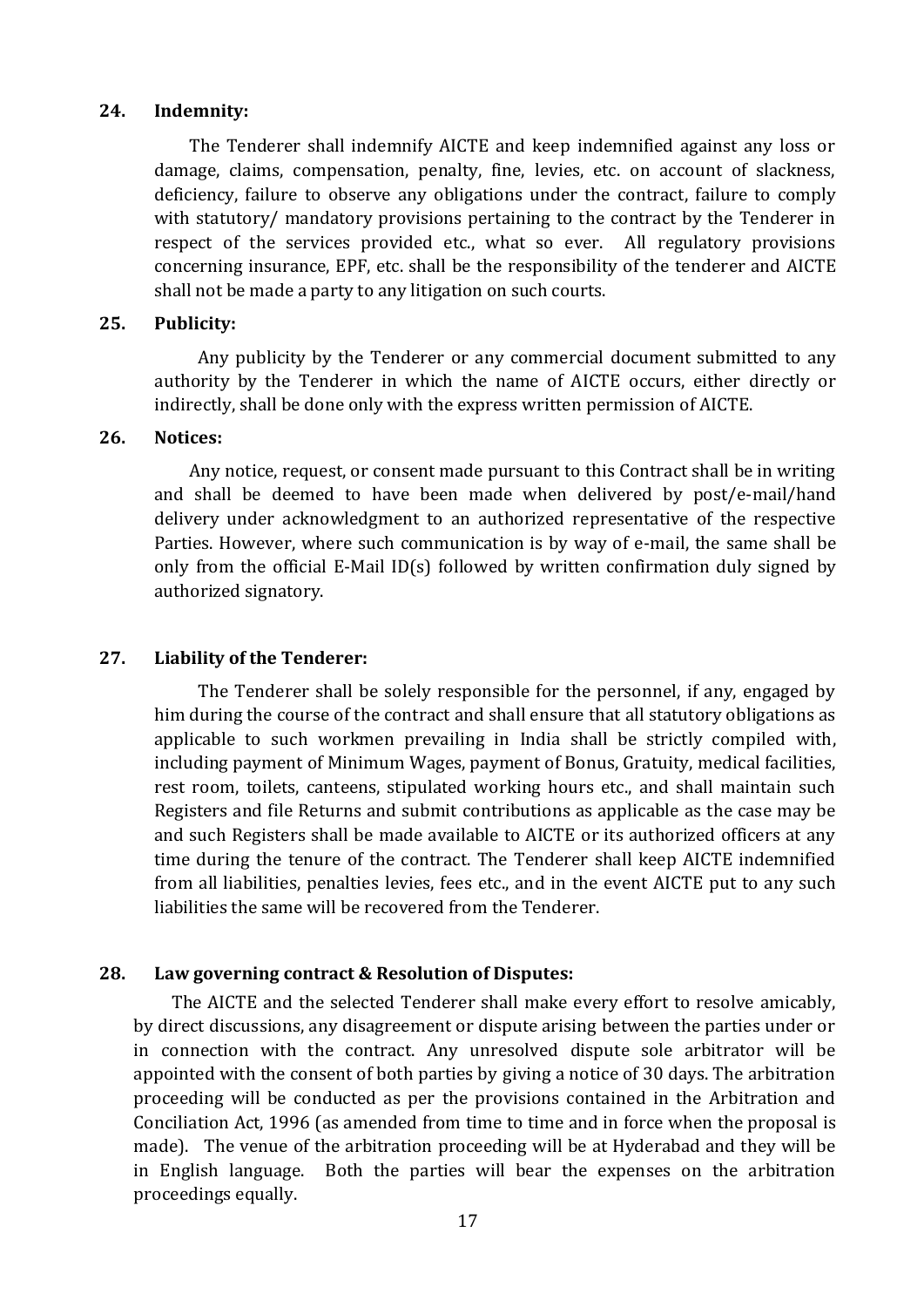If the dispute/disagreement still remains unresolved in that event the aggrieved party can move the Courts of Law at Hyderabad to get the same adjudicated.

This Contract shall be governed by the Laws of India for the time being in force.

# **29. Special conditions governing contract:**

- 29.1. The vehicles to be provided shall not be older than Five years and shall be in excellent running condition. The seat should be covered with neat and good quality seat covers. No payment will be made if the vehicle is found in dirty or shabby condition.
- **29.2.** The vehicles to be provided shall meet all the prescribed norms under the Motor Vehicles Act & Rules there under and the norms prescribed by the Appropriate Government, Department of Transport for Taxi/Hired Vehicles.
- **29.3.** The Firm/Service Provider should be able to provide AC Taxis at a short notice (within 15-30 minutes) failing which AICTE will be at liberty to make alternate arrangements at the Risk & Cost of the Firm. For regular requisitions the taxi must reach the destination 30 minutes in advance.
- **29.4.** The Tenderer shall provide taxies (vehicles having valid taxi permits).
	- **29.4.1.** Mileage will be counted /start from AICTE, SCRO/place of reporting of vehicle designated place /point where the taxi is asked to report for duty where the meter reading will be noted till the place/point of releasing the vehicle.
	- **29.4.2.** No advance payment will be paid by AICTE. The Payment will be made only for those Log slips which have been signed by the user, Official/Guests/Experts of AICTE using the vehicle or their authorized signatories.

**P.S.** It will be the responsibility of the driver to get the Log slips signed by the officer/ staff / guests or their authorized on a day to day basis. Log slips should be complete in all respects in terms of start kilometre, end kilometre, distance covered, opening time, closing time, destination etc.

- **29.4.3.** No mileage will be allowed for lunch/tea of the Driver and the Driver should carry his own lunch.
- **29.4.4.** Actual Toll Tax, entry tax during intra/inter state journeys, parking charges will be reimbursed upon production of original receipts along with log slips.
- **29.5.** The firm/service provider shall not assign or sublet the work or any part thereof.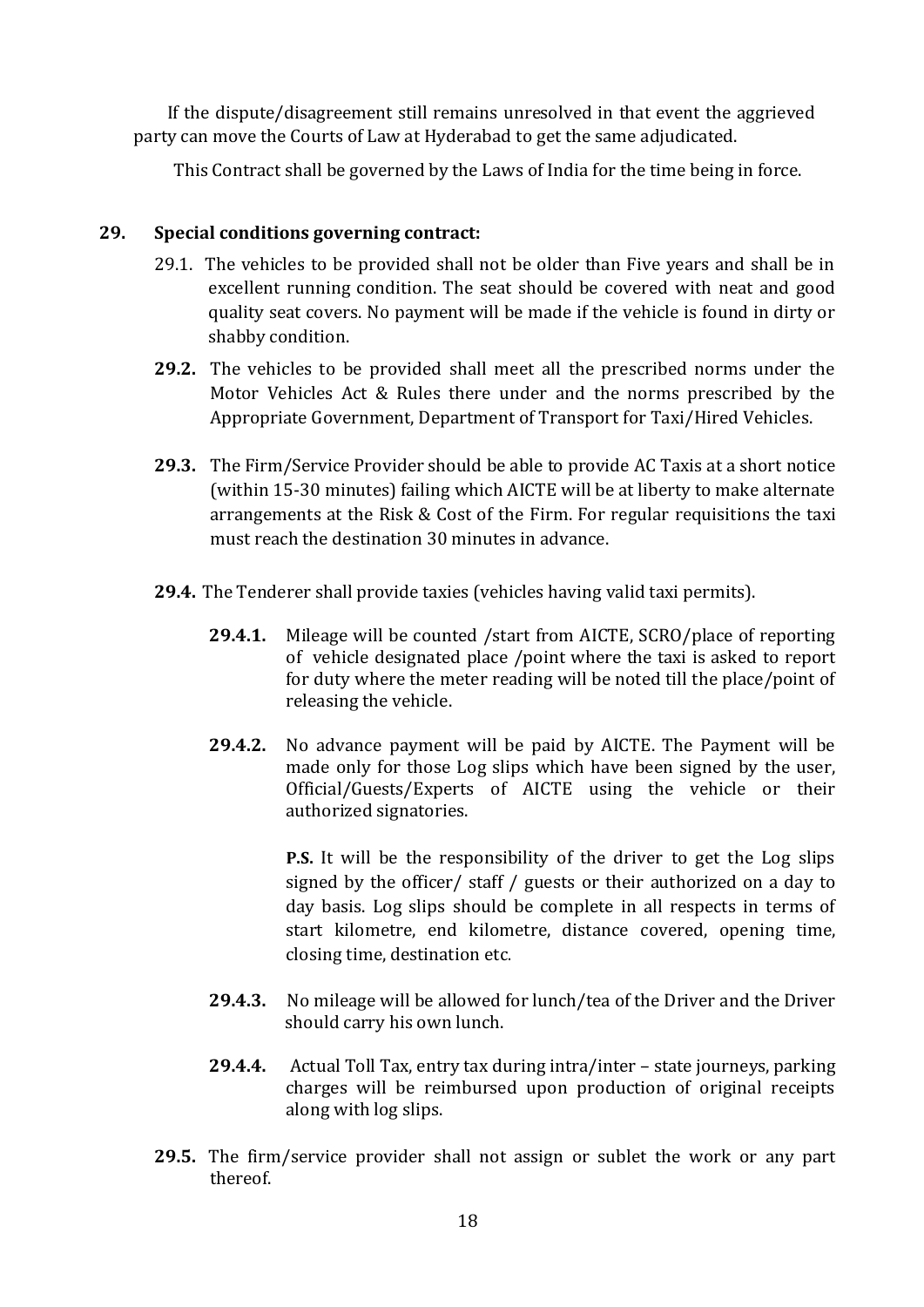The vehicles provided should be able to ply in Telangana and Andhra Pradesh as per requirement of AICTE.

- **29.6.** The Drivers deployed by the Firm/service provider shall wear uniform with photo identity cards at all times during duty and shall carry valid driving license, Badge & permit to drive Taxi etc. and shall be well behaved, and well conversant with the traffic rules/ regulations and city roads/ routes. The necessary certificates like Road Tax, Pollution certificate, Permits, Registration certificates etc. should be available in all the vehicles.
- **29.7.** The Firm/service provider shall have a provision to take the bookings round the clock; the drivers should always carry mobile phones.
- **29.8.** The journey to the destination and back shall be undertaken by the shortest route possible open for traffic. In case of breakdown of any vehicle during official duty, it shall be the responsibility of the service provider to provide a replacement immediately. If the vehicle is becoming out of order on the way, then transporter is bound to provide an alternative vehicle immediately to the officer/guest within 15-30minutes, otherwise officer is free to hire other taxi and charges paid will be deducted from regular bills of agency. In case vehicle does not report on time/ does not report at all, the council would have a right to hire a vehicle from the market & the additional cost incurred by the Council will be borne by the Transport Operator.
- **29.9.** During the course of deployment of the vehicles to AICTE, if any harm, injury or loss due to accidents etc., is caused either to the vehicle or to the third party, or the driver of the vehicle, AICTE will not be responsible in any way. Any liability and expenditure arising out of any such accident or event will be the sole responsibility of the Tenderer.
- **29.10.** That the Tenderer shall at his cost take necessary insurance cover in respect of the aforesaid services rendered to AICTE and also provide insurance cover to passengers. The drivers engaged by the Tenderer for rendering the services under this agreement shall be the employees of the Tenderer for all intents and purposes and that the persons so deployed shall remain under the control and supervision of Tenderer.
	- **29.10.1.** The Tenderer and in no case shall a relationship of employer and employee between the said persons and the AICTE shall accrue/arise implicitly or explicitly and the service provider shall keep the AICTE indemnified against all claims whatsoever in respect of the Drivers deployed by him under this agreement. Any litigation claims etc. raised by the personnel of the Tenderer has to defend by the tenderer at his cost and resolved and safeguard the interest of AICTE, failing which AICTE will be constrained to defend the same at the cost of the Tenderer.
	- **29.10.2.** The Tenderer shall comply with all statutory provisions Rules/Regulations/ Instructions that may be applicable and incidental to the services offered by them under this contract and shall further keep the AICTE indemnified from all acts of omissions,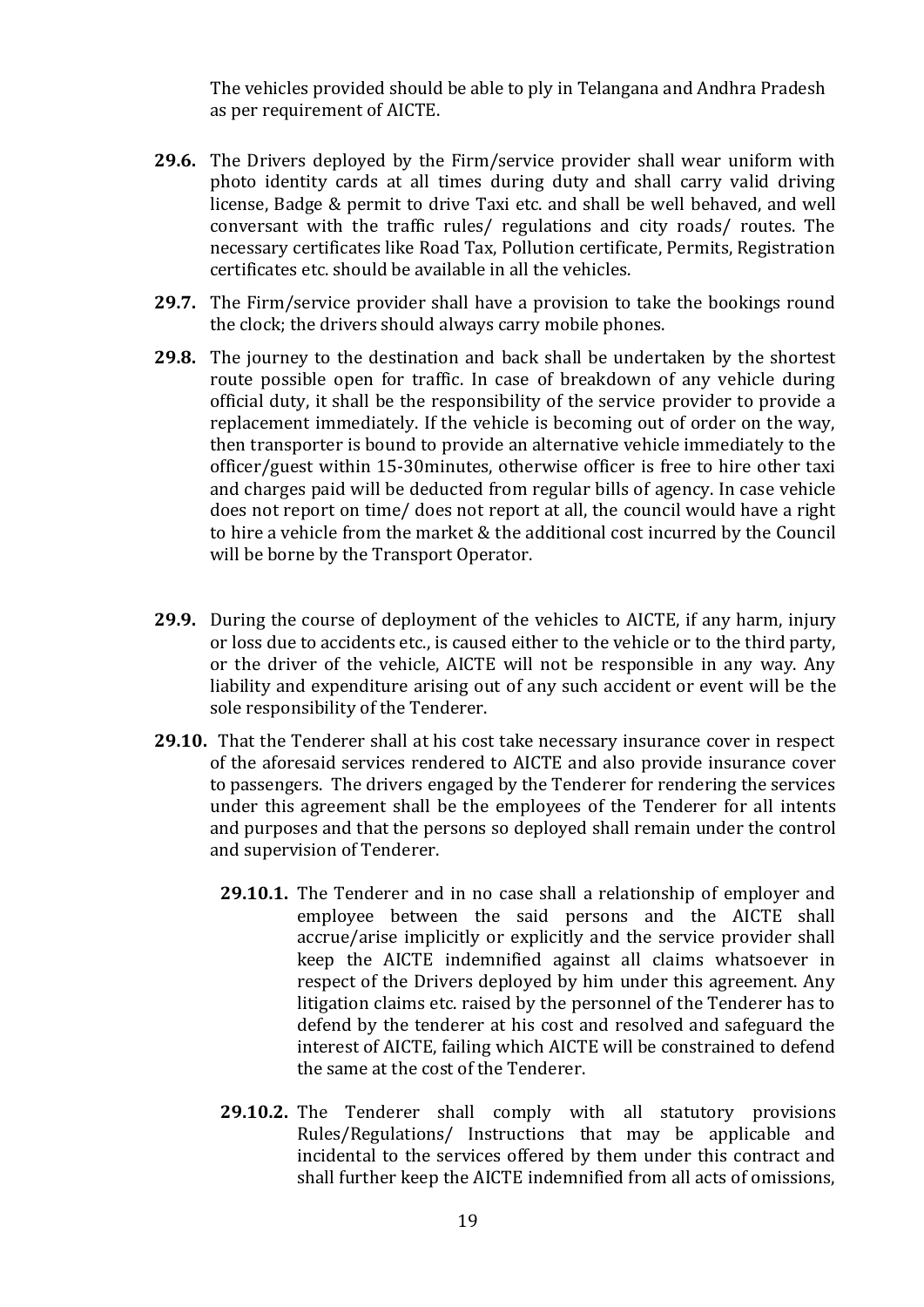faults, breaches and / or any claim, demand, loss, injury, decree/judgment, expenses/liabilities arising out from the noncompliance of any statutory provisions/instructions failing which AICTE will be entitled to recover such losses from the Tenderer's monthly bills / Security Deposit/Performance Guarantee other legal remedies available to the AICTE.

- **29.10.3.** In the event of failure of the Tenderer to provide the Vehicles at the time & place requisitioned by the AICTE, without prejudice to the generality of the foregoing and other legal remedies available to the AICTE under the Contract, liquidated Damages @ Rs.500/- per day per vehicle requisitioned will be levied from the Tenderer subject to upper ceiling of Rs. 10,000/-during the contract period, which the parties to this contract agree as a reasonable and genuine preestimate of the losses.
- **29.10.4.** The agency shall bear all cost on account of fuel, oil, spares comprehensive insurance, repair and maintenance etc. of the vehicle, salary of the driver and other costs, if any, shall also be borne by the agency.
- **29.10.5.** The contract can be terminated by either party by giving one month's notice. In case of any violation of the terms of contract, the contract may be terminated without assigning any reason. In case of non-satisfactory service provided by the agency to AICTE, the contract will be terminated and Security Deposit/Performance Guarantee will be forfeited.
- **29.10.6.** The transporter must have valid GST, IT, PF, ESI etc. certificates as applicable to the transporter as per norms of transport department from time to time.
- **29.11.** An agreement will be executed on Rs.100/- non-judicial stamp paper.
- **29.12.** Regional Officer or any other officer designated by the Council in writing will alone be competent to hire vehicles under this agreement.
	- **29.12.1.** Tax, if any, must be paid by the transporter for sending taxies to adjoining areas and out station in case, it is required by the Council.
	- **29.12.2.** A certificate may be produced by the transporter from the competent authority to certify proper status/functioning of the "Kilometer" provided on the vehicle. If it is found defective any time, the recovery of the whole month will be made against that vehicle.
	- **29.12.3.** Parking charges will be paid by the Council of the vehicle on AICTE on Official Duty on the place mentioned in the Log sheet.
- **29.13.** A penalty of an amount of Rs. 1,000/- (Rupees One Thousand Only) will be imposed if the vehicle provided to AICTE become defective during the duty hours or due to other reasons and same will be deducted from the regular bills.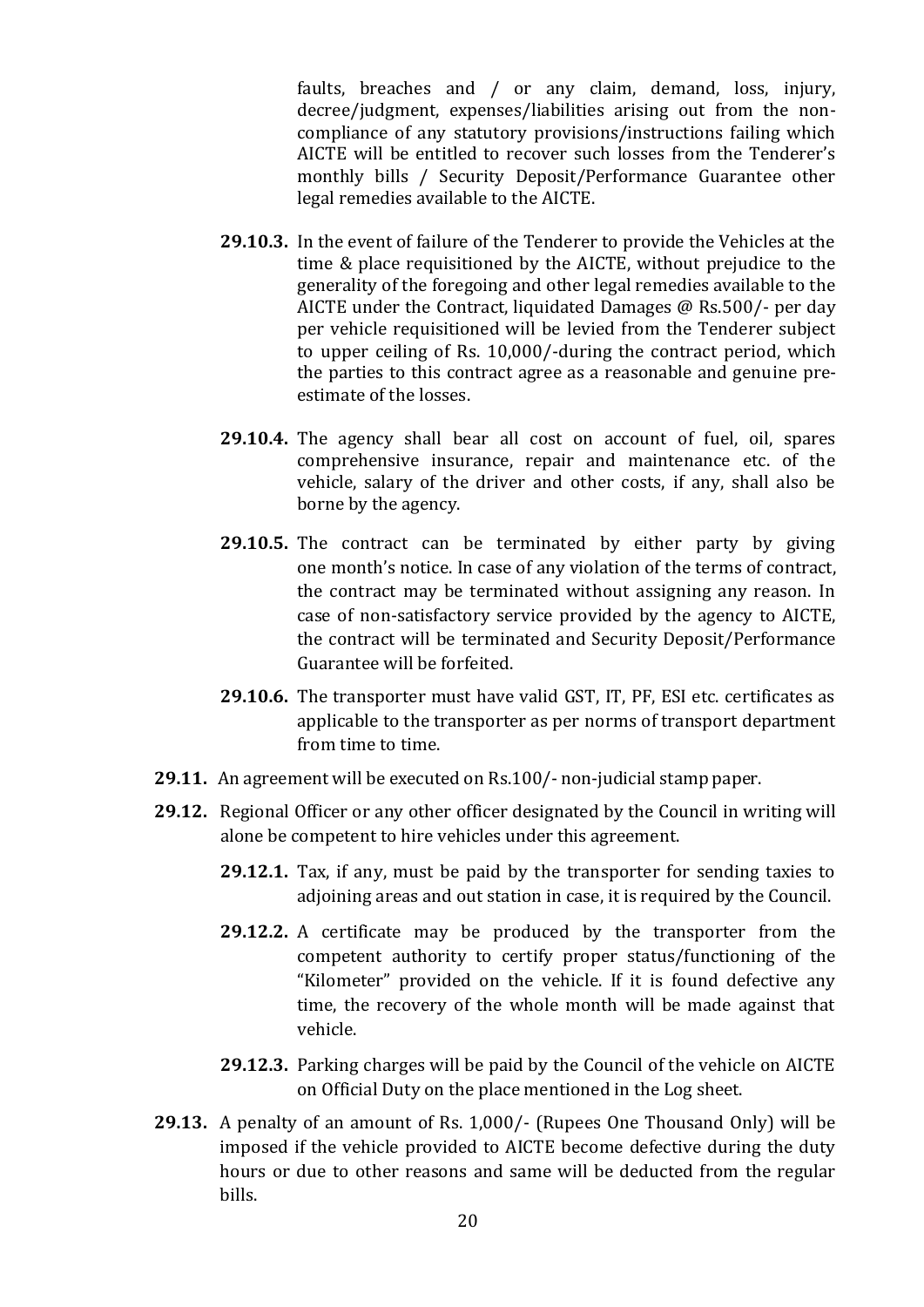- **29.14.** The jurisdiction/location of the firm should be within the road distance of 15 Kms. of AICTE, SCRO, Swarna Jayanthi Commercial complex, Ameerpet, Hyderabad-500038.
- **29.15.** In case of any dispute, the legal jurisdiction will be Hyderabad, only.
- **29.16.** The firm should have experience of providing service to the Govt. departments, PSUs, State Governments and should provide the satisfactory service providing certificate for last three years.

The AICTE, reserves the right to disallow a part or full payment against any bill, if any of the general or special conditions, is violated.

- **29.17.** The vehicle may be provided after receipt of e-mail, message on mobile, or secrete code issued by Admin Bureau or other Bureaus/Cells of AICTE day to day basis. The code may be mention on the log sheet. The bills only be passed only on the vehicle called by Admin Bureau or other Bureaus/Cells, as per above procedure.
- **29.18.** "Dispute Resolution amicably/Arbitration:

 All disputes relating to this agreement or claims arising out of or relating to this agreement or breach, termination or the invalidity thereof or on any issue whether arising during the progress of the services or after the completion or abandonment there of or any matter directly or indirectly connected with this agreement shall be in the first instance be placed before the Regional Officer and the Proprietor of the Service Agency through the process of mutual negotiation for amicable resolution.

Even then, if any issue still remains unresolved, then it shall be referred to the Sole Arbitrator who shall be appointed with the consent of both the parties as per the provisions of the Arbitration and Conciliation Act, 1996(as amended from time to time and in force when the proposal is made). For the appointment of the Sole Arbitrator, the aggrieved party shall have to give a notice of 30 days to the other party. The seat and jurisdiction of the Sole Arbitrator shall at Hyderabad and arbitration proceeding shall be conducted in English language. Both the parties will share equally the expense on the arbitration proceedings. The award of the Sole Arbitrator will be binding on both the parties. If any dispute still remains unresolved, in that case, the same shall be adjudicated by the Courts of Law at Hyderabad.

**29.19.** No Escalation in price as agreed is permissible due to rise in fuel cost.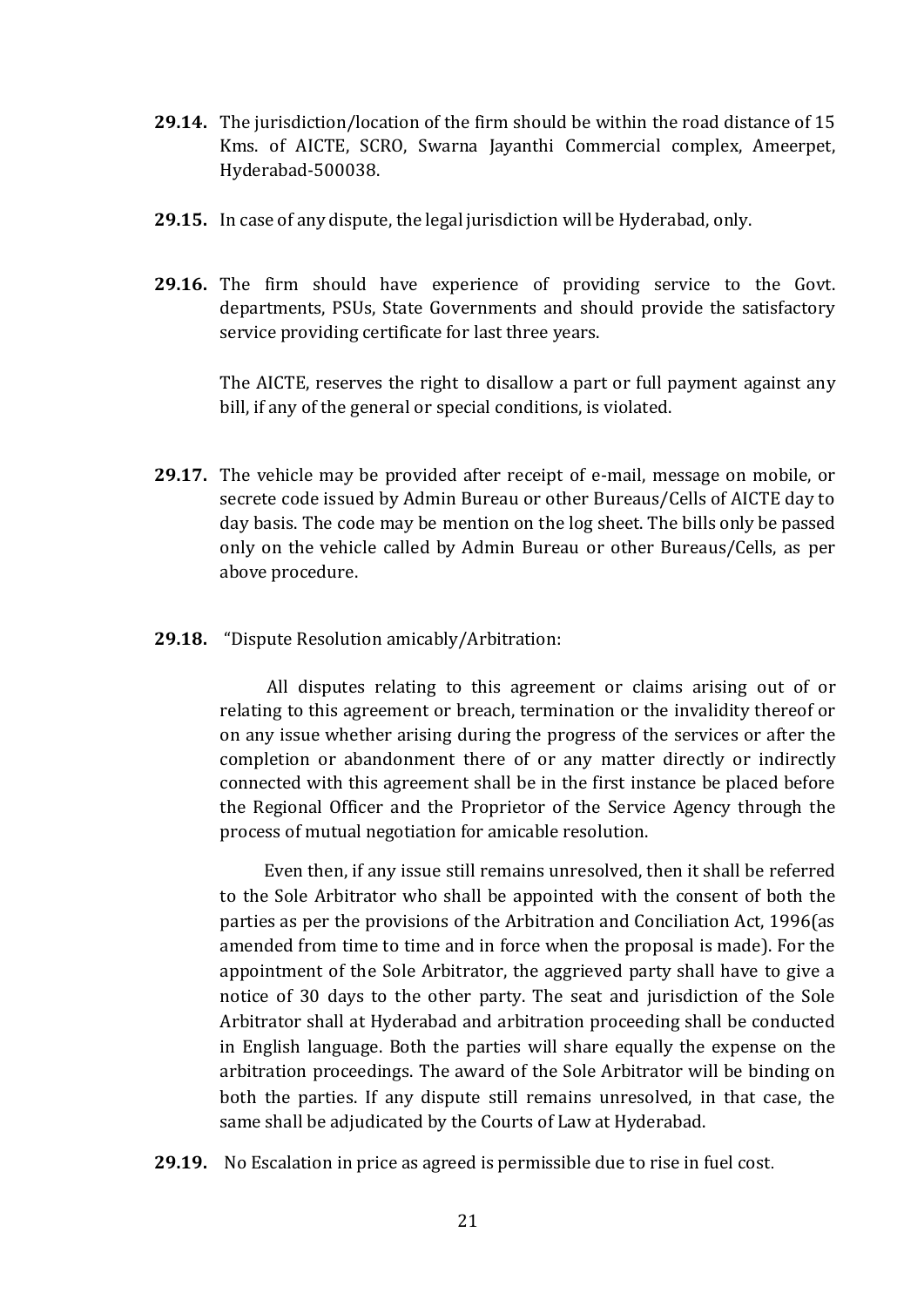**29.20.** "The team of AICTE Officers can carry out physical verification of vehicles at any time. If the vehicles provided are found to be unfit/ unsuitable, the vendor have to replace the vehicle immediately with suitable vehicle'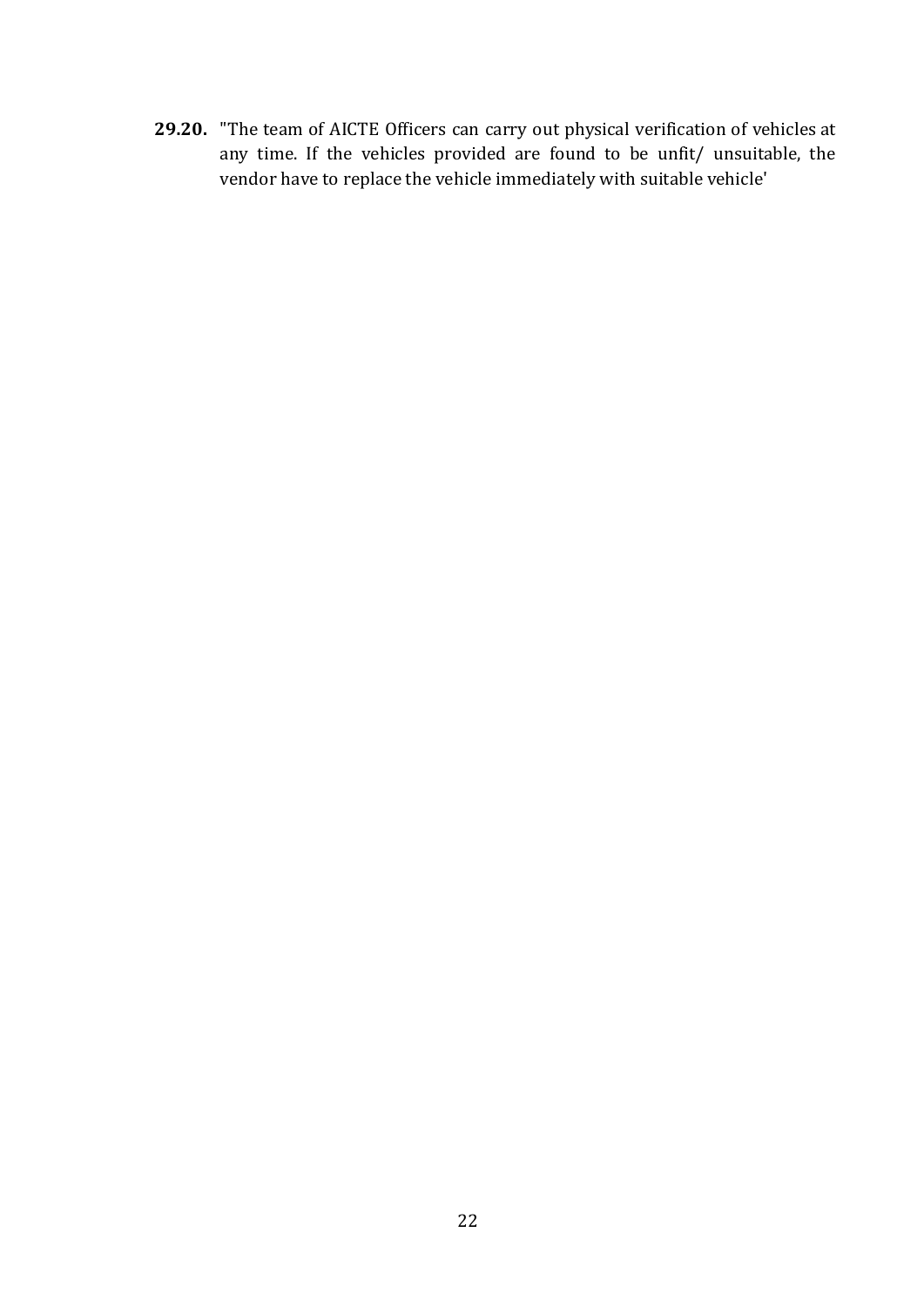#### **OFFER LETTER FROM THE TENDERER**

From

| Address______________ |     |             |
|-----------------------|-----|-------------|
| Phone No.             | Fax |             |
| Email id:             |     | _Web site__ |

To,

| The Regional Officer,                                                   |
|-------------------------------------------------------------------------|
| <b>AICTE</b>                                                            |
| SOUTH CENTRAL REGIONAL OFFICE,                                          |
| Block no. 201 to 204 and 221 to 224, 2 <sup>nd</sup> Floor, West Block, |
| Swarna Jayanthi Commercial Complex, Ameerpet,                           |
| Near Maitrivanam, Hyderabad, Telangana -500 038.                        |

Dear Sir,

- 1. With reference to your e-Tender ID No. **AICTE/SCRO/ADMN/32/2022-23**  having examined and understood the instructions and all the terms and conditions forming part of the tender, I/we submit the e-tender under Two-Bid system for hiring of Taxies on daily basis at AICTE, SCRO, Hyderabad in the state of Telangana and Andhra Pradesh.
- 2. I/We hereby certify that I/we have read the entire terms and conditions of the tender documents from Page no.  $\{Including \ all \ documents \ like$ annexure(s), schedule(s), etc.}, which form part of the contract agreement and I/we shall abide hereby the terms/conditions/clauses contained therein. We further confirm that the offer is in conformity with the terms and conditions as mentioned in the Tender document. We also understand that the AICTE is not bound to accept the offer either in part or in full and that the AICTE has right to reject the offer in full or in part without assigning any reasons what so ever.
- 3. I/We agree to keep the offer open for acceptance up to and inclusive of 90 days from the date of Bid opening and to the extension of the said date by another 30 days in case it is so decided by AICTE. I/We shall be bound by communication of acceptance of the offer dispatched by AICTE within the time stipulated in the Tender. I/we also agree that if the date up to which the offer would remain open is declared a holiday for AICTE, the offer will remain open for acceptance till the next working day.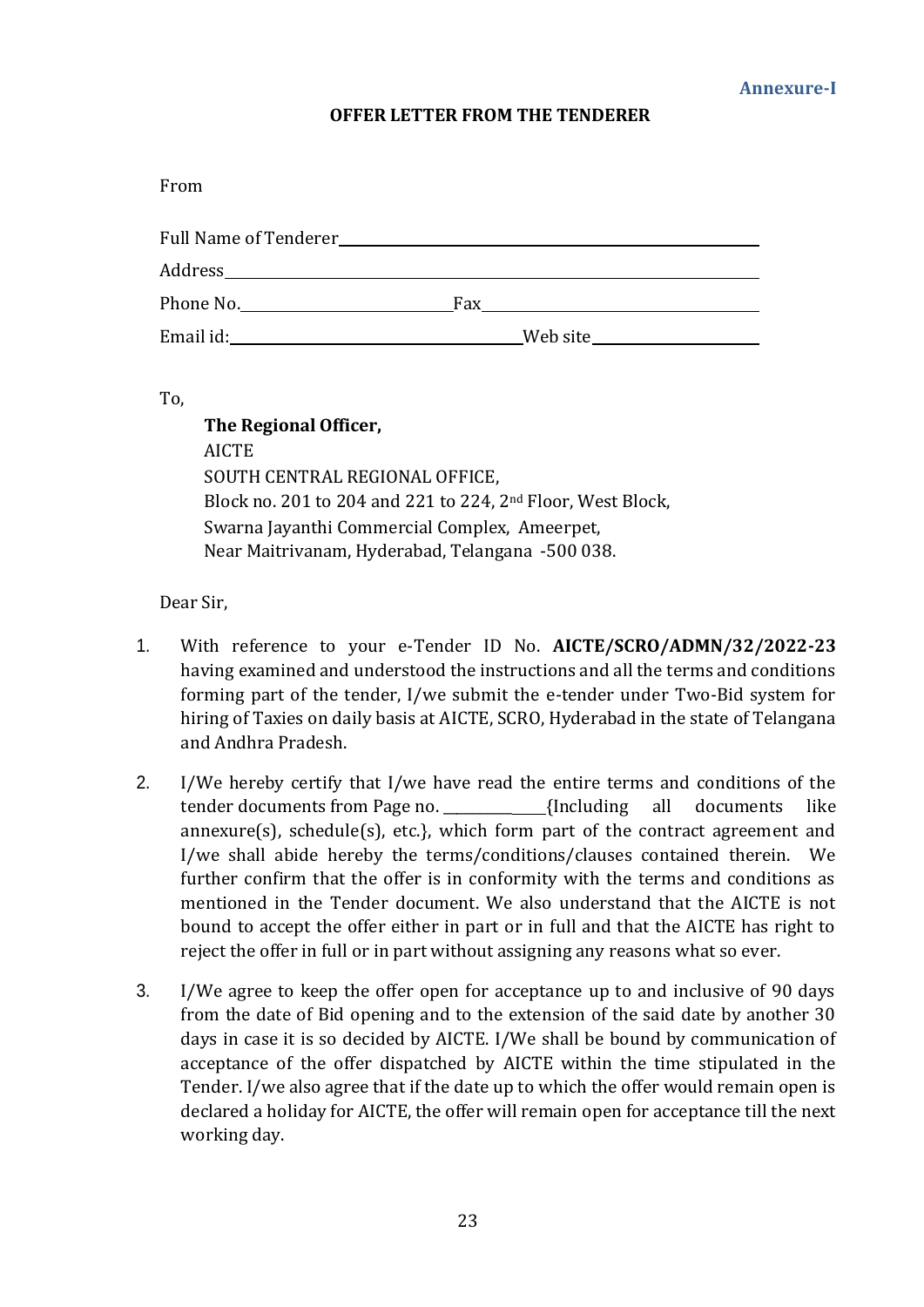- 4. I/We agree to furnish Security Deposit / Performance Guarantee as stipulated in the tender and put in place the necessary services within seven working days of acceptance of the Tender.
- 5. I/We do hereby declare that the entries made in the Tender are true and also that I/We shall be bound by the acts of my/our duly constituted Attorney.
- 6. I/We do hereby declare that we have not been blacklisted or otherwise debarred by AICTE or Central/State Govt. or any Central/ State PSUs /Statutory Corporations for any failure to comply with the terms and conditions of any contract, or for violation of any Statute, Rule, or Administrative Instructions.(\*)

OR

I/We hereby declare that we have been blacklisted/debarred by \_\_\_\_\_\_\_\_\_\_\_\_\_\_\_\_\_\_\_\_\_\_\_\_\_\_\_\_\_\_\_\_\_\_\_\_\_\_\_\_\_\_\_\_\_\_\_\_ (here give the name of the Department/Agency) for a period of \_\_\_\_\_\_\_\_\_\_\_\_\_\_\_\_\_\_\_\_\_\_\_\_\_\_\_\_\_\_\_\_\_\_\_\_\_\_\_\_\_\_\_, which period has expired on. (Full details of the reasons for blacklisting/debarring, and the communication in this regard, should be given) (Strikeout whatever is not applicable).

- 7. I/We hereby declare that the contract entered into by the Tenderer with AICTE or central/state Govt. Or any central/ State PSUs /Statutory Corporations has not been terminated before the expiry of the contract period for breach of any terms and conditions at any point of time during the preceding five years.
- 8. I/ We hereby declare that the Earnest Money Deposit and / or Security Deposit of the Tenderer has not been forfeited or adjusted against any damages / compensation payable, in the case of any Contract entered into by the Tenderer with AICTE or Central/State Govt. or any Central/State PSUs/Statutory Corporations, during the preceding five years.
- 9. I/We hereby declare that the Tenderer, its proprietor/any of its partners/ Directors/ Members of its Governing body has not been, at any time, convicted by any court for any offence and sentenced to imprisonment for a period of three years or more for an Offence involving moral turpitude.
- 10. I/We hereby declare that I/We have not incorporated any condition(s) in the Tender and we have not made any deviation(s), modifications or changes to the prescribed Tender document.
- 11. I/We certify that all information furnished by the Tenderer is true & correct and in the event that the information is found to be incorrect/untrue, the AICTE shall have the right to disqualify the Tenderer without giving any notice or reason thereof and/or summarily terminate the contract and/or blacklist the Tenderer for a minimum period of five years without prejudice to any other rights that the AICTE may have under the Contract and Law.

 **(Name, signature & seal of The Authorized signatory of the Tenderer)**

.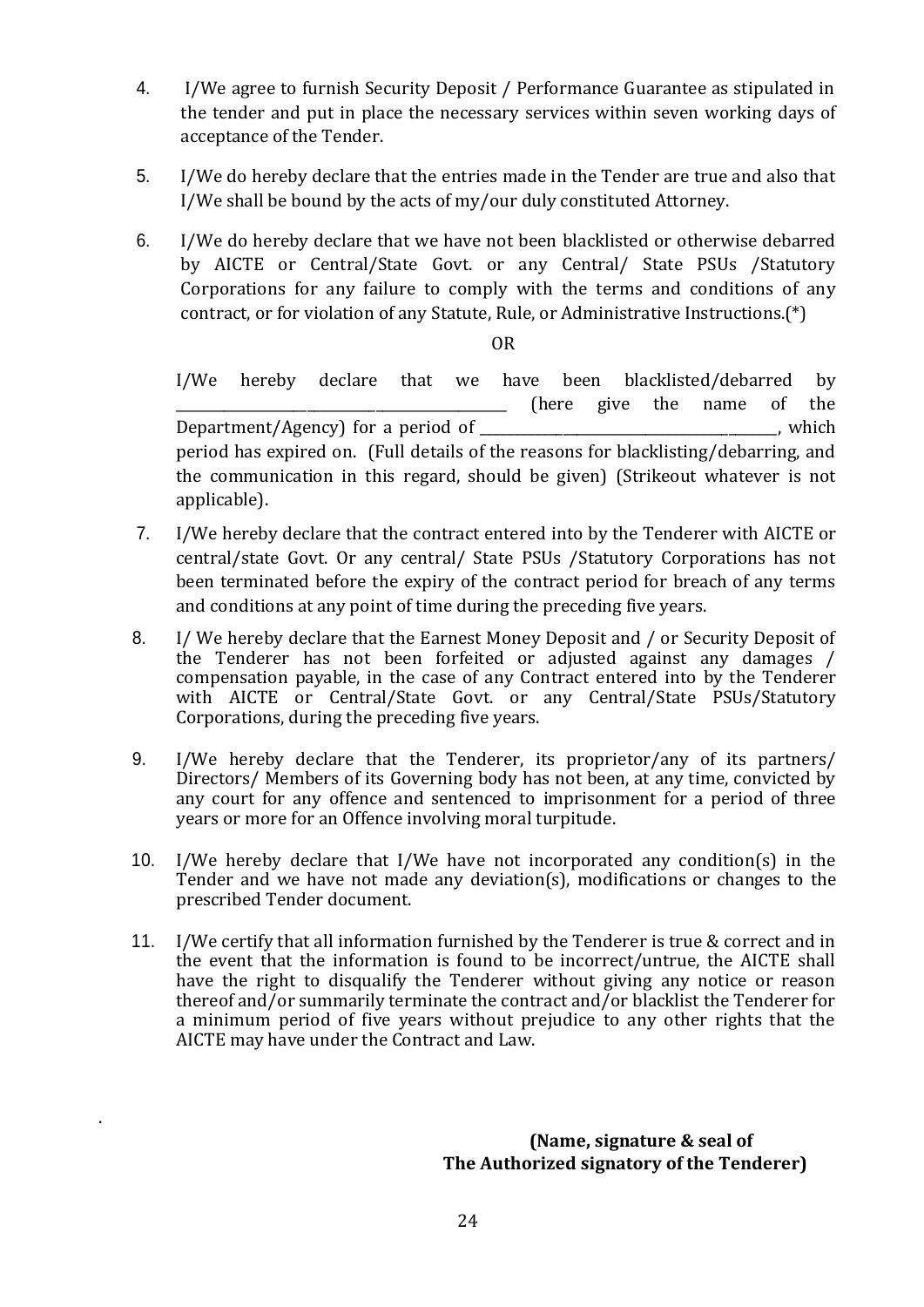### **Part-A TECHNICAL BID PARTICULARS OF TENDERER**

| 1.  | Name of the Tenderer                                                                                                                                                                                                                                                                            |            |
|-----|-------------------------------------------------------------------------------------------------------------------------------------------------------------------------------------------------------------------------------------------------------------------------------------------------|------------|
| 2.  | Office Address with Tel./Fax/Mob. Nos./e-mail                                                                                                                                                                                                                                                   |            |
| 3.  | Nature of the Firm i.e., whether Proprietary,<br>Partnership, Ltd. Company etc.                                                                                                                                                                                                                 |            |
| 4.  | Names & Addresses of Proprietor, All Partners,<br>All Directors etc. of the Tenderer                                                                                                                                                                                                            |            |
| 5.  | Garage Address with Tel./Fax/Mob. Nos./e-mail                                                                                                                                                                                                                                                   |            |
| 6.  | Name of the Contact Persons authorized to<br>deploy Taxies with Tel./Fax/Mob.Nos./e-mail                                                                                                                                                                                                        |            |
| 7.  | Details of at least 10 taxis over which the                                                                                                                                                                                                                                                     | Mini Sedan |
|     | Tenderer is having control/tie up so as to<br>enable providing such cars to the AICTE<br>(indicate Model, Registration No., name of<br>owner etc.)                                                                                                                                              | <b>SUV</b> |
| 8.  | PAN No. of Tenderer                                                                                                                                                                                                                                                                             |            |
| 9.  | <b>GST Registration No.</b>                                                                                                                                                                                                                                                                     |            |
| 10. | Experience:<br>Relevant<br>experience of Tenderer during the<br>Immediate preceding 3 years (Furnish<br>Experience Certificate in support of above)                                                                                                                                             |            |
| 11. | Details of Tenderers Bank Account, with<br>RTGS/NEFT Code.                                                                                                                                                                                                                                      |            |
| 12. | EMD of Rs. 15,000/- only in the form of<br>Demand Draft/Banker Cheque/Fixed Deposit<br>Receipt/Bank Guarantee in favor of AICTE,<br>SCRO, Hyderabad and payable at Hyderabad<br>with all relevant documents should<br>accompany with the Technical Bid<br>Document. Submit scanned copy online. |            |
|     | 13. Road distance of Garage from AICTE, South<br>Central Regional Office, Blockno.201 to 204 and<br>221 to 224, 2nd Floor, West Block, Swarna<br>Jayanthi Commercial Complex, Ameerpet, Near<br>Maitrivanam, Hyderabad, Telangana-500038                                                        |            |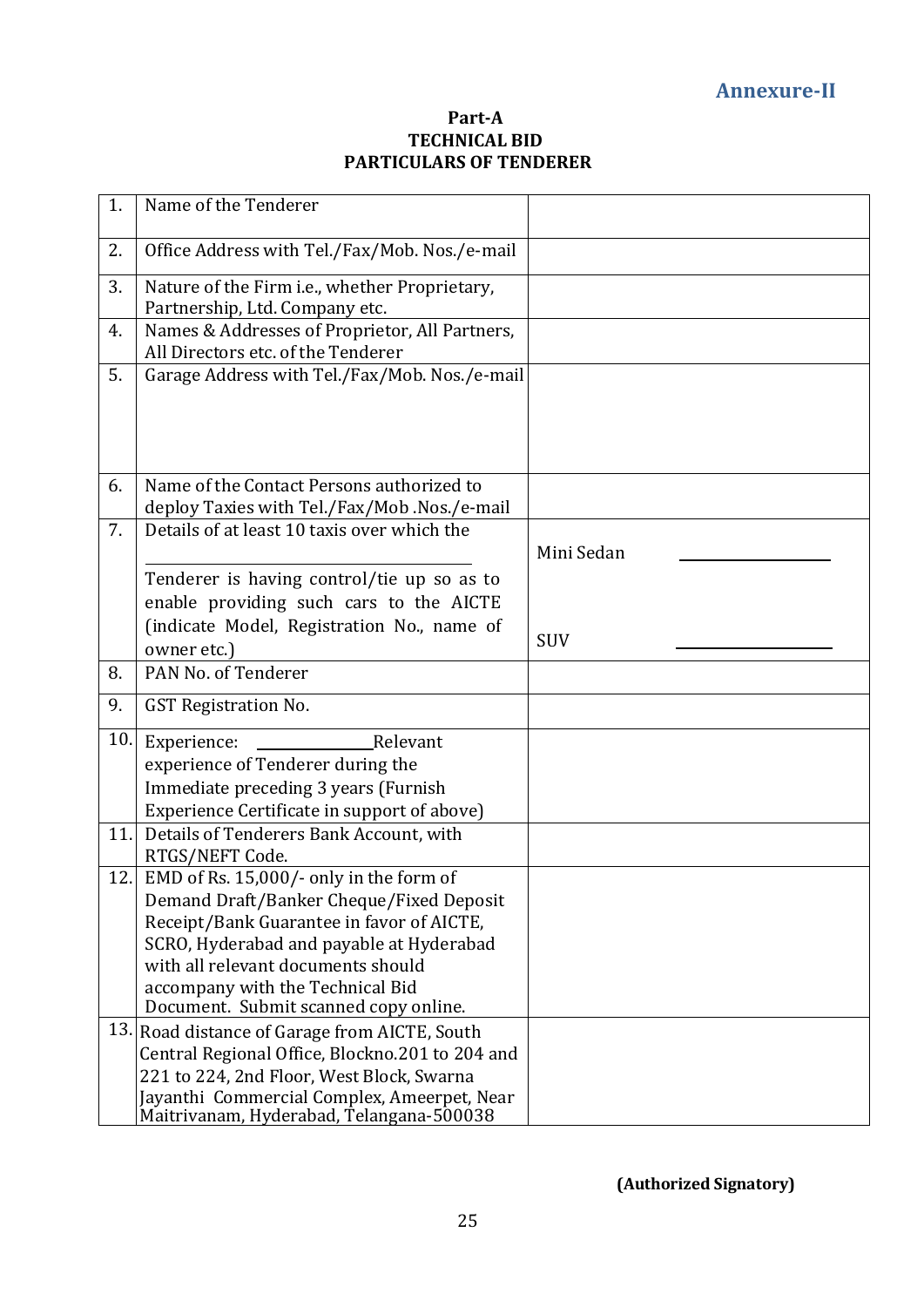# **Instruction to Bidders:**

The bidders are required to submit soft copies of their bids electronically on the etender Portal, using valid Digital Signature Certificates (Both Signing and Encryption).Below mentioned instructions are meant to guide bidders for registration on the e-wizard portal, prepare their bids in accordance with the requirements and submit their bids online on the e-wizard portal. For more information, bidders may visit the e-wizard (URL:https://mhrd.euniwizarde.com)

More information useful for submitting online bids on the e-tender Portal may be obtained at: [https://mhrd.euniwizarde.com](https://mhrd.euniwizarde.com/)

## **REGISTRATION**

- 1. Bidders are required enrol on the e-Procurement Portal (URL: https://mhrd.euniwizarde.com) with clicking on the link "Online bidder Registration" on the e-tender Portal by paying the Registration fee of Rs.2360/-Per vendor/per year.
- 2. As part of the enrolment process, the bidders will be required to choose a unique username and assign a password for their accounts.
- 3. Bidders are advised to register their valid email address and mobile numbers as part of the registration process. These would be used for any communication with the bidder.
- 4. Upon enrolment, the bidders will be required to register their valid Digital Signature Certificate (Only Class III Certificates with signing + encryption key usage) issued by any Certifying Authority recognized by CCA India(e.g. Sify/TCS/nCode/eMudhra etc.), with their profile.
- 5. Only one valid DSC should be registered by a bidder. Please note that the bidders are responsible to ensure that they do not lend their DSC's to others which may lead to misuse.
- 6. Bidder then logs in to the site through the secured log-in by entering their user ID /password and the password of the DSC /e-Token.
- 7. The scanned copies of all original documents should be uploaded on portal [https://mhrd.euniwizarde.com](https://mhrd.euniwizarde.com/)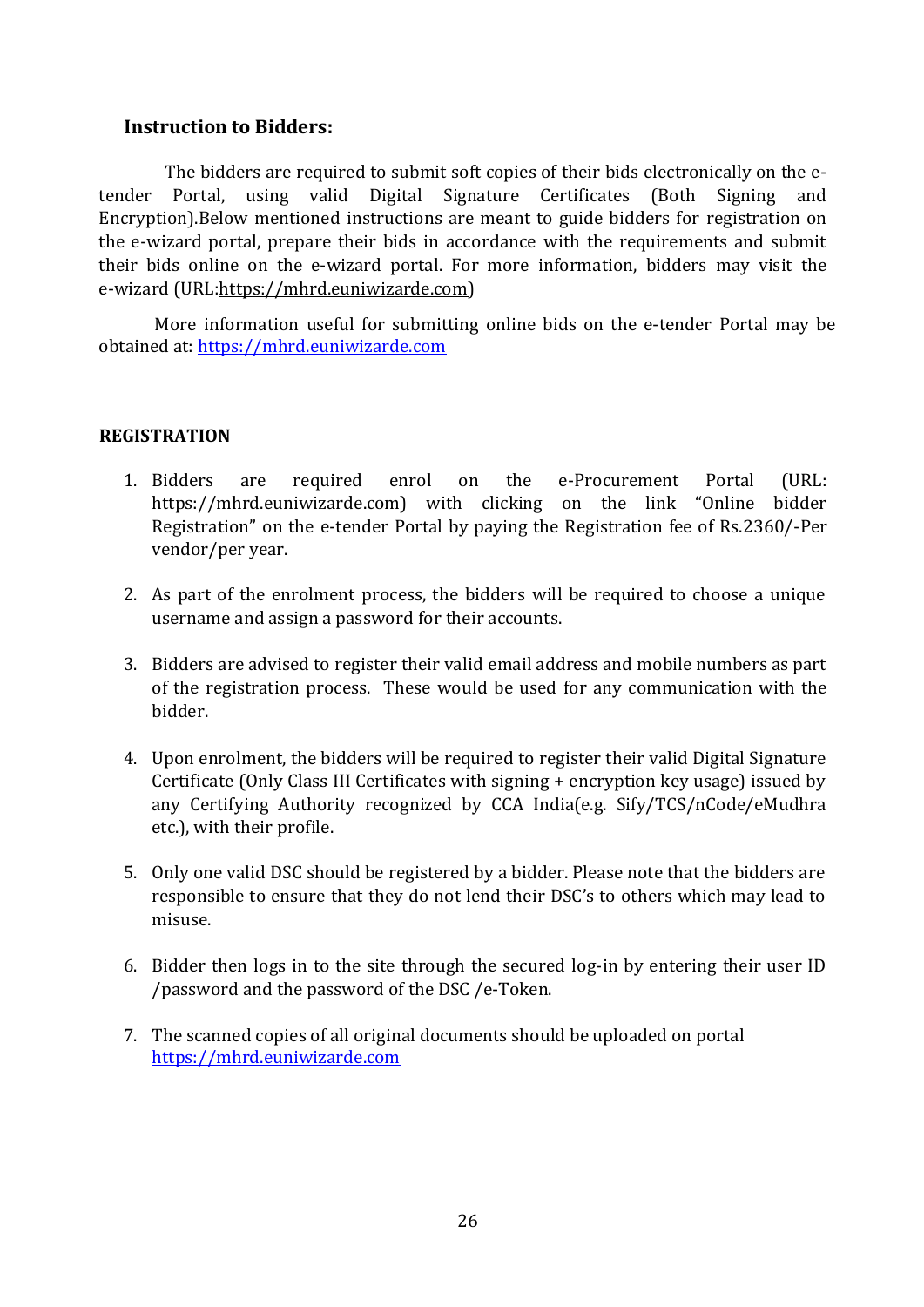# **SEARCHING FOR TENDER DOCUMENTS**

- 1. There are various search options built in the e-tender Portal, to facilitate bidders to search active tenders by several parameters.
- 2. Once the bidders have selected the tenders they are interested in, you can pay the form fee and processing fee Rs. 1,416/- including GST (NOT REFUNDABLE) by netbanking / Debit / Credit card then you may download the required documents / tender schedules, Bid documents etc. Once you pay both fee tenders will be moved to the respective 'requested' Tab. This would enable the e- tender Portal to intimate the bidders through SMS / e-mail in case there is any corrigendum issued to the tender document.

# **PREPARATIONOF BIDS**

- 1. Bidder should take into account any corrigendum published on the tender document before submitting their bids.
- 2. Please go through the tender advertisement and the tender document carefully to understand the documents required to be submitted as part of the bid.
- 3. Bidder, in advance, should get ready the bid documents to be submitted as indicated in the tender document /schedule and generally, they can be in PDF formats. Bid Original documents may be scanned with 100 dpi with Colored option which helps in reducing size of the scanned document.
- 4. To avoid the time and effort required in uploading the same set of standard documents which are required to be submitted as a part of every bid, a provision of uploading such standard documents (e.g. PAN card copy, annual reports, auditor certificates etc.) has been provided to the bidders. Bidders can use "My Documents" available to them to upload such documents.
- 5. These documents may be directly submitted from the "My Documents" area while submitting a bid, and need not be uploaded again and again. This will lead to a reduction in the time required for bid submission process.

## **SUBMISSION OF BIDS:**

- A. Bidder should log into the website well in advance for the submission of the bid so that it gets uploaded well in time i.e. on or before the bid submission time. Bidder will be responsible for any delay due to other issues.
- B. The bidder has to digitally sign and upload the required bid documents one by one as indicated in the tender document as a token of acceptance of the terms and conditions laid down by AICTE.
- C. Bidder has to select the payment option as per tender document to pay the tender fee / EMD as applicable and enter details of the instrument.